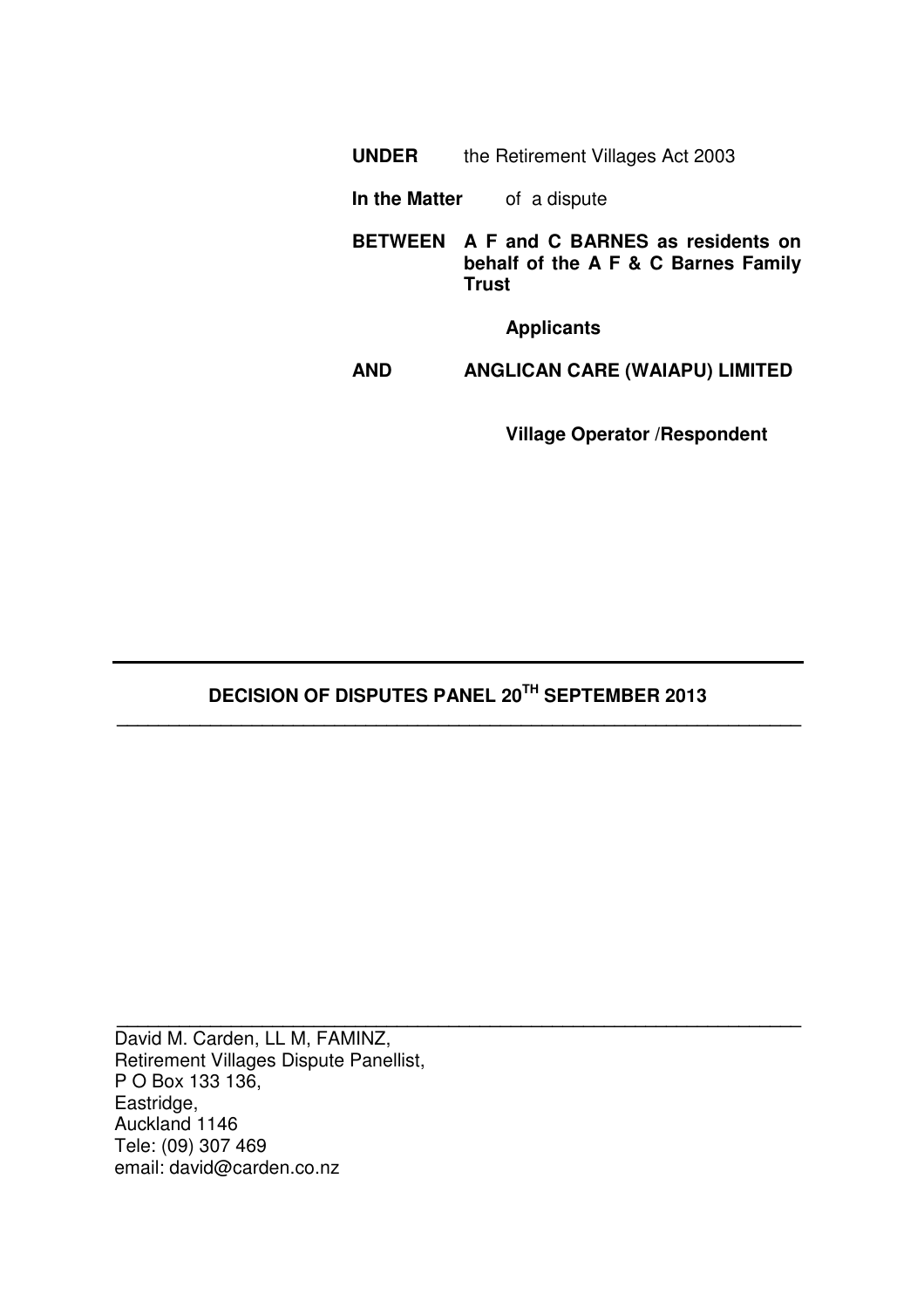# **INDEX**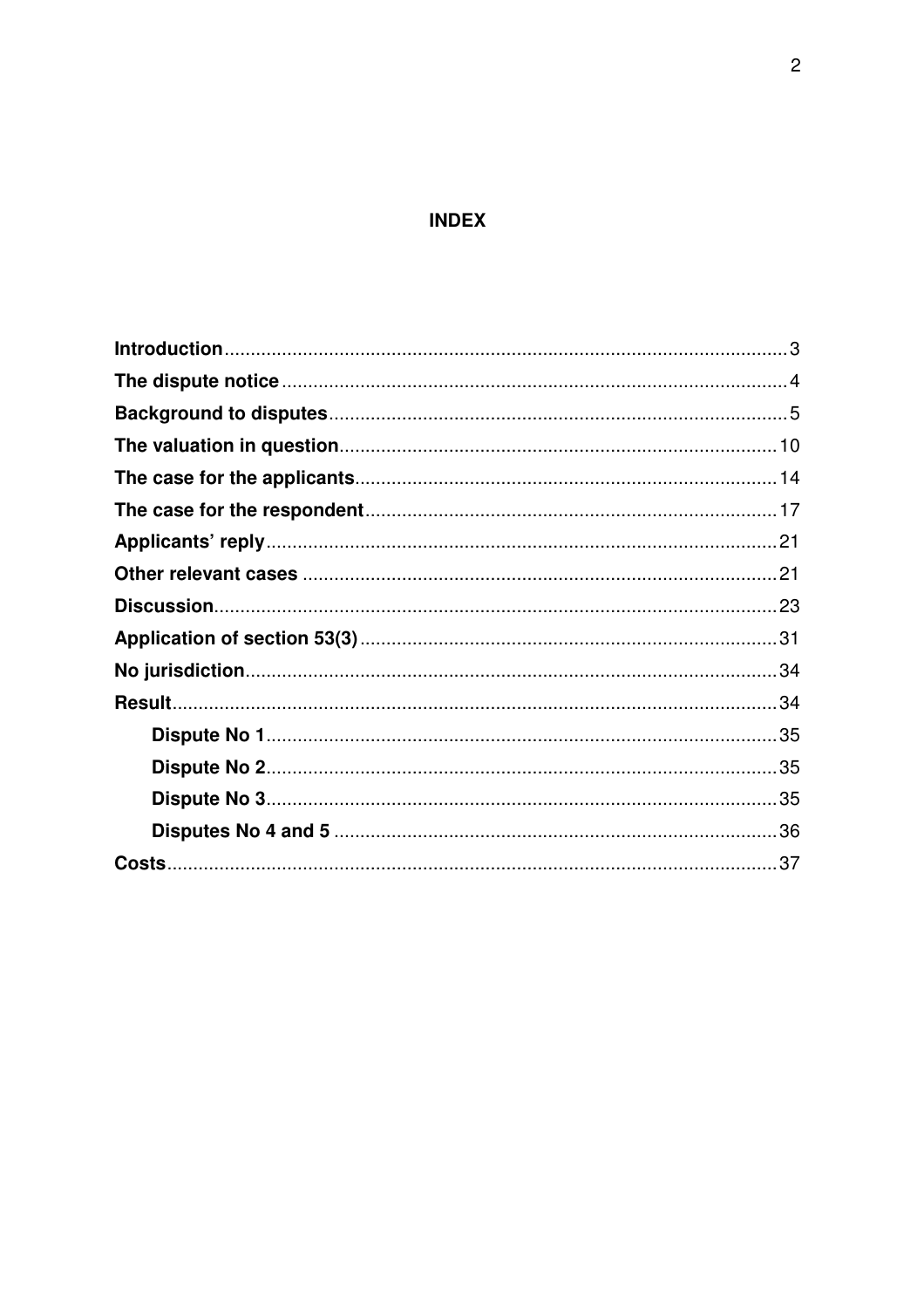#### **Introduction**

- 1. The above-named Applicants have through their solicitor given a dispute notice under the Retirement Villages Act 2003 ("**the Act**") dated 20 July 2012 naming the above-named Village Operator/Respondent in respect of the Retirement Village at 396 Aberdeen Road Gisborne.
- 2. I was appointed as the disputes panel by the village operator and both parties signed Terms of Engagement accordingly.
- 3. There had been a dispute notice given to which reference will be made. There was no formal response to that under the Retirement Villages (Disputes Panel) Regulations 2006 ("**the Regulations**").
- 4. The village operator took the position that there was no dispute capable of resolution under the Act and that therefore the disputes panel had no jurisdiction to rule on the issues raised by the dispute notice. A preliminary ruling on that submission was given in the course of dealing with this matter in which it was found that at that stage the disputes panel did consider there was at least an argument that there was a dispute and that therefore had jurisdiction and the matter proceeded accordingly.
- 5. Following directions given as disputes panel there were submissions and statements of evidence prepared, filed with me and served and a one day hearing on 2 August 2013 was conducted at Gisborne. That hearing was attended by Mr David Sharp, counsel for the applicant and with him was present Mr Andrew Barnes. Also appearing was Mr Magnus Macfarlane as counsel for the village operator and two witnesses whom he called to give evidence as will be mentioned. The hearing was recorded on disk and a copy of the disk was sent under cover of a letter dated 3 September 2013.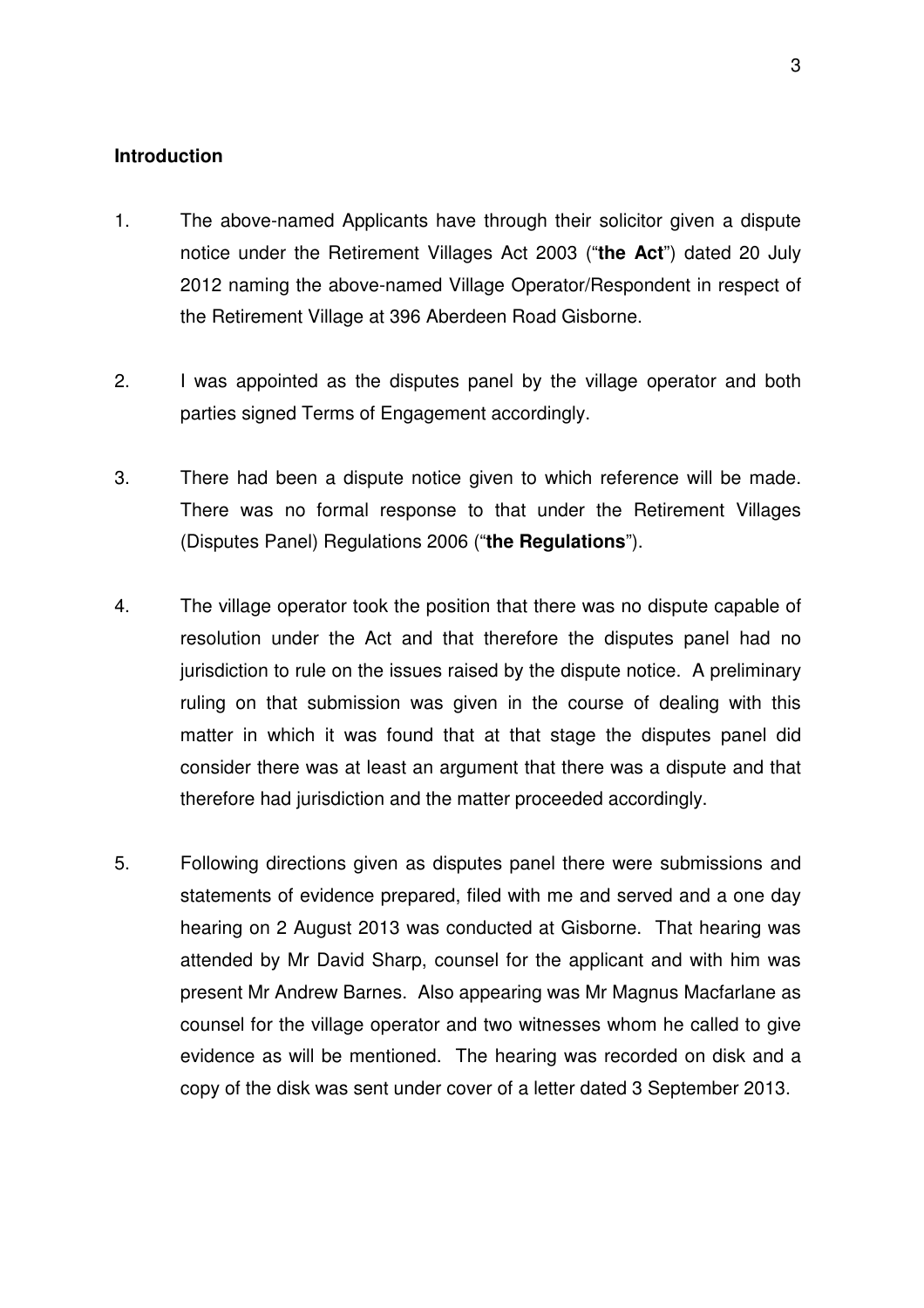# **The dispute notice**

- 6. The dispute notice is dated 20 July 2012 but as sent to the disutes panel it had annexed a further dispute notice dated 6 July 2012. The hearing was advised by both parties that the earlier notice could be disregarded.
- 7. The dispute notice was given by the solicitor on behalf of the named applicants above referring to them as "former residents" of the appropriate unit in the village.
- 8. The dispute notice raised five matters:
	- "1) The correct legal interpretation of clause 17(ii) of the Occupation Agreement dated 28 November 1996 as to what should be subject to current valuation for the purpose of calculating the exit payment due at the end of occupation.
	- 2) If it is the "bricks and mortar" value of Unit 2 solely as a building as [the village operator claims], what is the correct method of arriving at the current valuation?
	- 3) If it is the current value of an occupation licence for a unit most like unit 2 as [the applicants] claim, what is this value?
	- 4) The [village operator] has failed to provide a copy of the Code of Practice & Code of Residents Rights to existing residents by 1 May 2008.
	- 5) The [village operator] has failed to operate a Complaints Facility or has not advised of how to reach this facility when asked".
- 9. There were grounds stated in the dispute notice referring to an occupation agreement, an interpretation which the village operator has apparently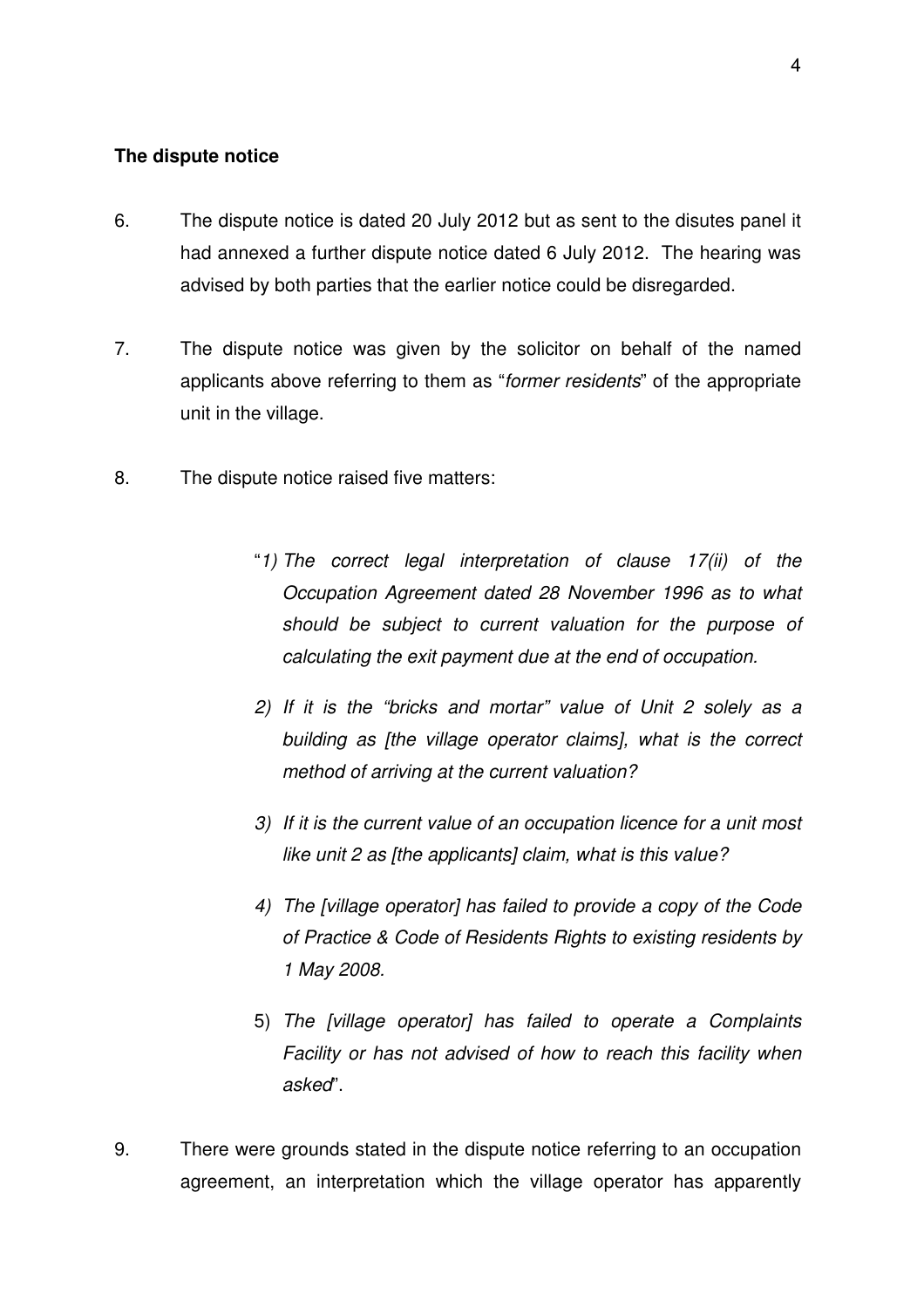applied and various factual matters. These are referred to to the extent necessary later.

- 10. As the matter was presented to me at the hearing items 4 and 5 in the dispute notice were no longer in contention because it was the preceding three issues, items 1, 2 and 3, that fell for determination.
- 11. There were a bundle of documents and a supplementary bundle produced to me by the applicants which were accepted on the normal basis of such documents namely, that, unless there was some objection, each document in the Bundle:

(a) is what it purports to be on its face;

 (b) was signed by any purported signatory shown on its face;

 (c) was sent by any purported author to, and was received by, any purported addressee on its face; and (d) was produced from the custody of the party indicated in the index.

# **Background to disputes**

- 12. The retirement village in question is situated at 396 Aberdeen Road, Gisborne, and is known as the Arohaina Retirement Village. The residence in question is known as unit 2. The village operator named above is the present owner of the land and operator of the village. The predecessor to the village operator was the Waiapu Anglican Social Services Trust Board ("**the Trustees**").
- 13. An agreement dated 18 November 1996 was entered into between the Trustees and the two persons named above as applicants "as trustees of the Barnes Family Trust" (who are in the agreement referred to as the "Occupiers").
- 14. That agreement, described as both an agreement and a deed, included: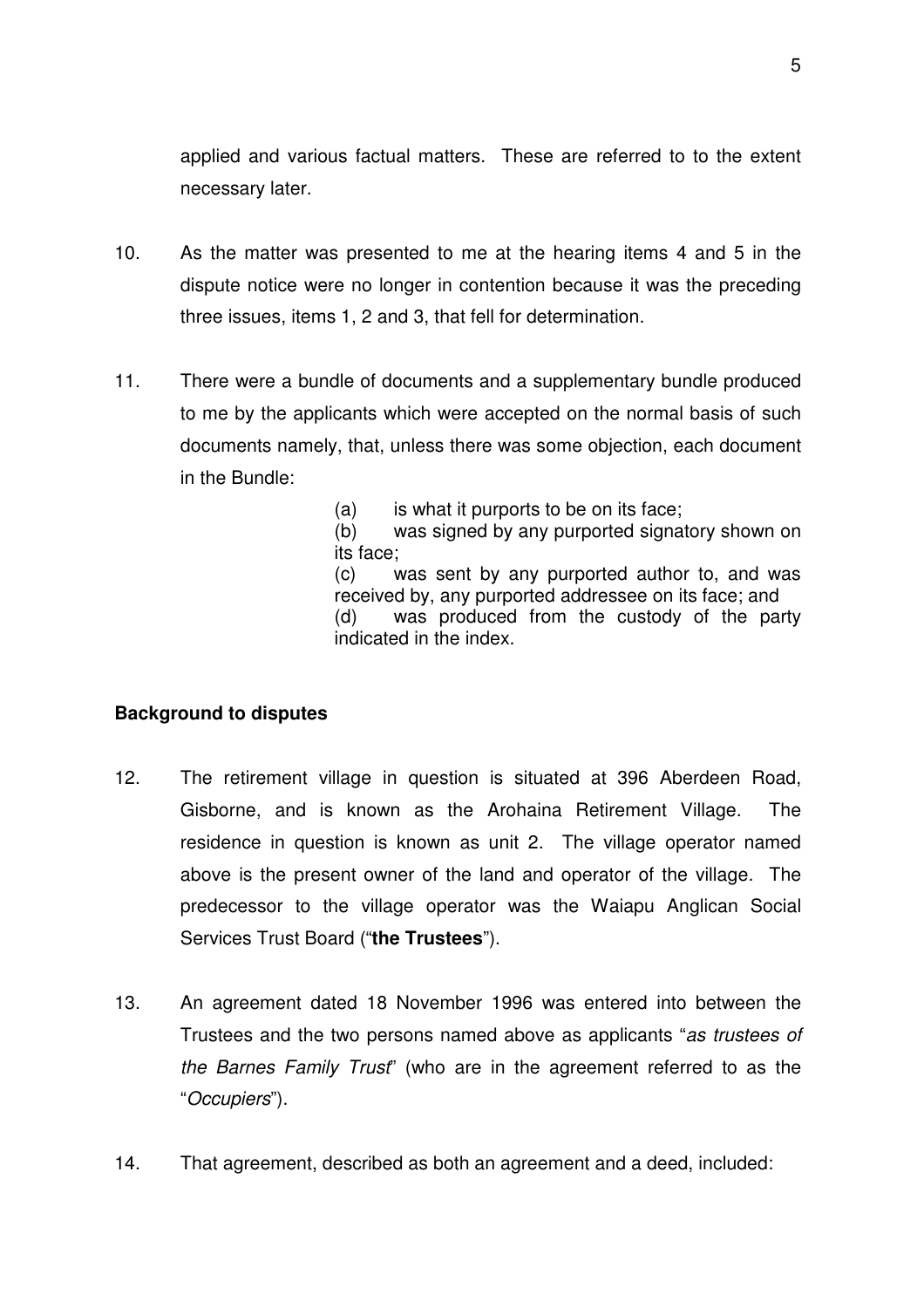- 14.1. That the Trustees granted to the applicants the right to hold the unit with all rights of access and parking for such period as the applicants should require commencing 30 March 1996 – substantive grant.
- 14.2. That the applicants would pay a levy towards various outgoings in respect of the property which could be varied from time to time at the sole discretion of the Trustees – clause 1.
- 14.3. For payments of a Capital Contribution and Unit Cost refer clause 3 below.
- 14.4. For notice of intention to vacate in the event of the applicants' desire to vacate the unit; and, in the case of death provision for the payment of the levy for the period of two months from notice of death with provision for deduction – refer clause 5 below.
- 14.5. For enjoyment of the use of the allocated parking space clause 7.
- 14.6. For certain payments to be made by the village operator to the applicant on cessation of occupation of the unit or after notice of death – refer clause 17 below.
- 14.7. For reference to arbitration of any question or difference arising from the agreement – clause 22.
- 15. Expressly clauses 3, 5, and 17 provided as follows:

Clause 3: "That the Occupier shall before occupying the unit paid to the Trustees a capital contribution of SEVENTY-EIGHT THOUSAND DOLLARS (\$78,000), which is also the unit cost"

Clause 5: "That if the Occupier desires to vacate the unit then the Occupier shall give the Trustees two calendar months notice of intention to vacate the unit and shall pay the levy set forth in clause 1 hereof until the expiry of such notice. In the case of death of the Occupier or the survivor of the Occupiers the levy shall be paid for a period of two months from notice of death and may be deducted by the Trustees from the capital contribution of the Occupier if the same has not been paid at the date upon which the capital contribution is to be refunded pursuant to clause 17 hereof."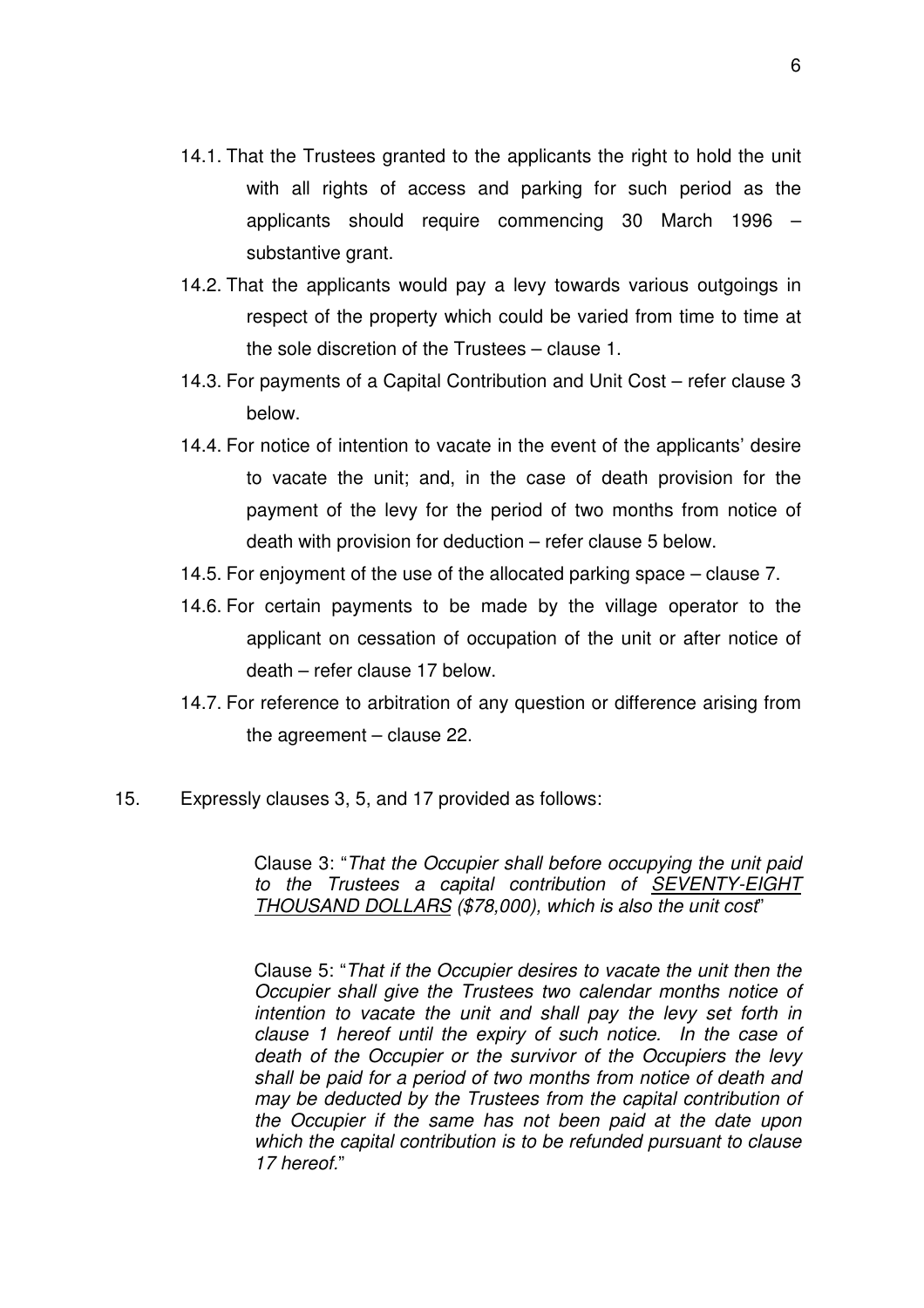Clause 17: "At a time chosen by the Trustees being not later than three (3) calendar months after written notice is given that the Occupier wishes to cease to occupy the unit or after the Trustees have received notice of the death of the Occupier or the surviving Occupier as the case may be then the Trustees will repay to the Occupier or to his or her personal representative (whose sole responsibility it will be to prove their right to claim) an amount to be fixed on the following basis:-

> (i) The Occupier's percentage contribution shall be calculated in accordance with the following formula –

> > Occupier's capital contribution (as stated in clause 3)

> > > $x 100 - 5\%$

\_\_\_\_\_\_\_\_\_\_\_\_\_\_\_\_\_\_\_\_\_\_\_\_\_\_ Unit Cost (as stated in clause 3)

(ii) The Occupier shall then be entitled to a sum equivalent to the percentage of the current value of the unit assessed as follows:-

> On vacation of a unit for any reason within one month of such notice the Trustees shall at their expense arrange for the units on the said land (but not the land on which they stand) to be valued by a competent person chosen by the Trustees and shall obtain advice from such person as to the then current value for the purposes of this agreement of each type of unit owned by the Trustees upon the said land such value of the type of unit most like the unit which is the subject of this Occupation Deed to be deemed to be the current value of the unit for the purpose of calculating any repayment due to the Occupier in terms of this clause."

- 16. On 2 April 2012 Mr Andrew Barnes, on behalf of the applicants, telephoned the village operator to advise that his parents were considering vacating the unit and sought a valuation.
- 17. The village operator commissioned a valuation from Evan Bowis Valuation. There were two versions of a valuation produced dated 3 April 2012, one apparently intended for any prospective purchaser and the other intended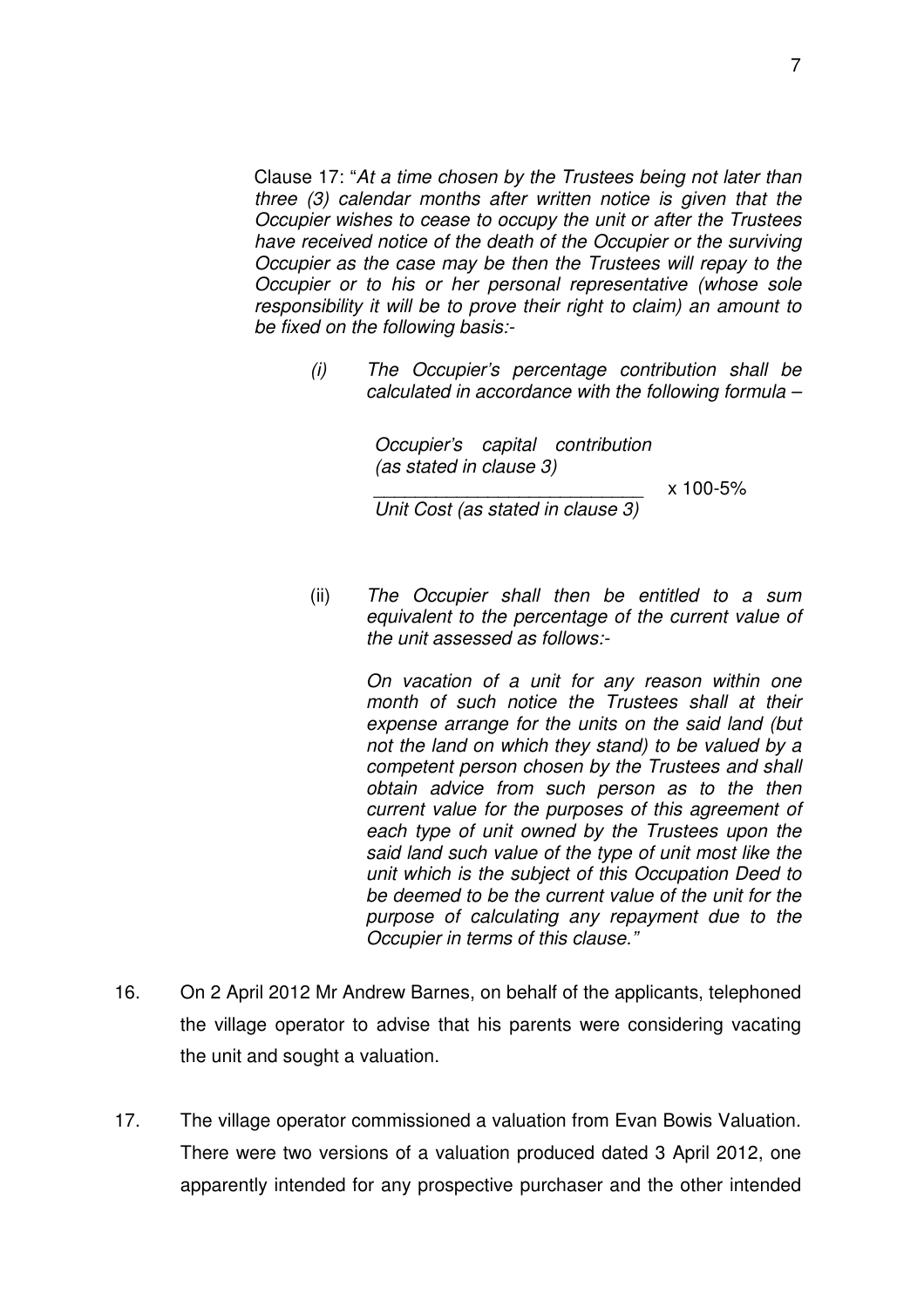by Mr Bowis for the purpose of calculating the amount due to the applicants.

- 18. A form of valuation was provided to Mr Andrew Barnes under cover of an email dated 23 April 2012 with the advice from the Property and Projects Manager of the village, Rita Sweetapple, that the exit payment figure of \$85,880.00 had been calculated.
- 19. Mr Andrew Barnes replied by email dated 24 April 2012 raising his objections to the valuation. He referred to the expression in the valuation "nominal land component" saying that this "didn't exist until December 1997". He also referred to a "Land levy value of \$41,000". Those references to me suggest that in fact it was the **first** form of valuation, that intended for a prospective purchaser, rather than the **second** form for the exit payment calculation for the applicants, that had been sent to Mr Andrew Barnes. There is no reference in the second form to those components. Mr Barnes did not give evidence and could not be asked about this.
- 20. In an email dated 30 April 2012 to Ms Sweetapple Mr Barnes again asked how the "nominal land component" was derived and said he believed it was "fair to expect an explanation as to how 30% of a property's valuation is stripped away". (That issue is alluded to also in the dispute notice which refers to the interpretation of the relevant clause as having produced "a payment figure which benefits the [village] operator by approximately \$50,000.00."
- 21. Ms Sweetapple wrote by email dated 30 April 2012 to Mr Bowis asking for an explanation as to how the Normal Land value was derived.
- 22. Mr Bowis replied on 30 April 2012 in which he said that any element of "nominal land component" was not included in the original occupation agreement for the applicants and that he considered there did not need to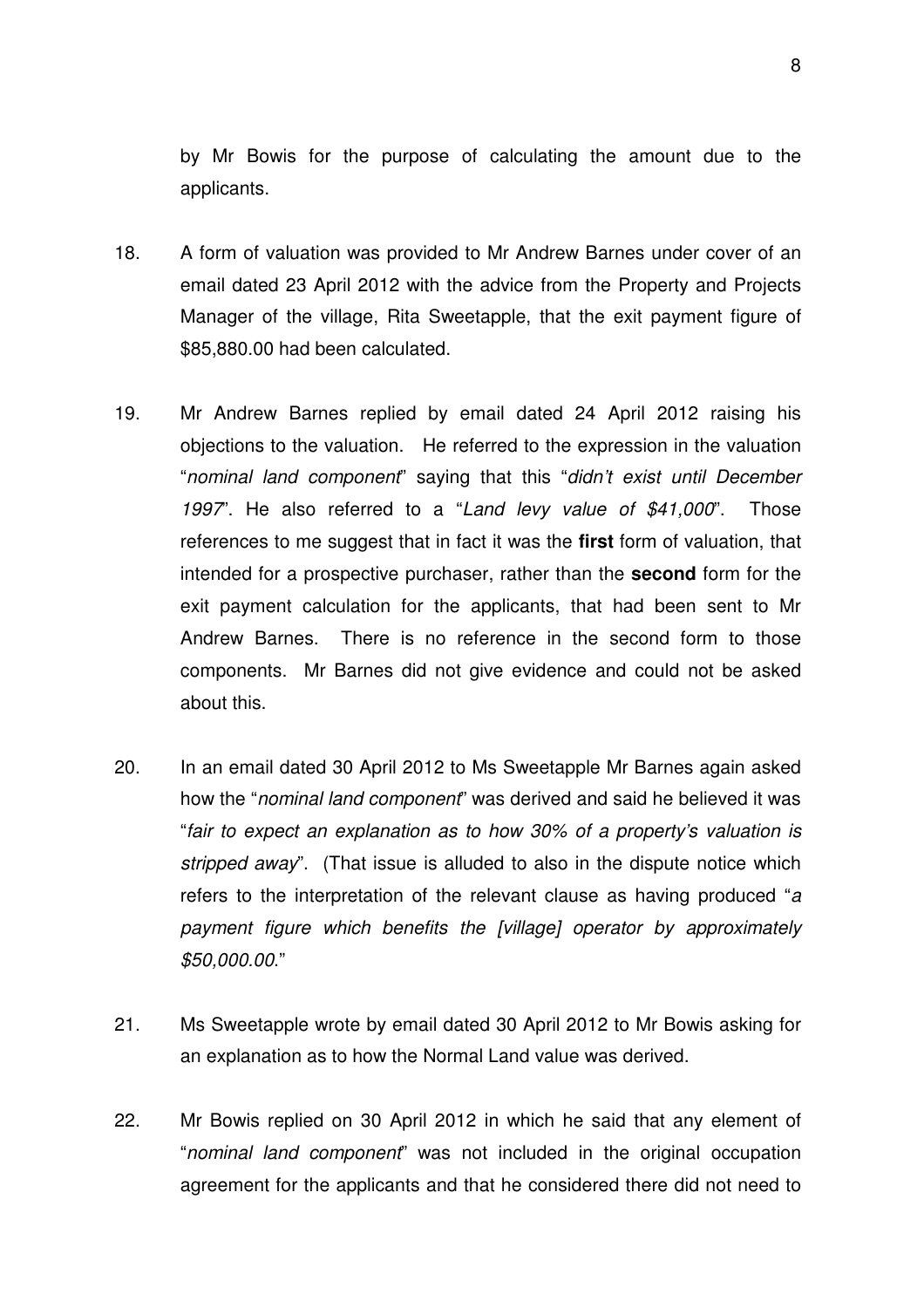be any discussion about this with Mr Barnes. He also, for Ms Sweetapple's information, provided a copy of a letter dated 15 April 1997 outlining the then background basis adopted in establishing the "normal land value".

- 23. That date was, of course, after the occupation agreement had been entered into with the applicants. In that report Mr Bowis spoke of having investigated the possibility of incorporating a nominal land area associated with each unit and arriving at a basis for assessing the value to be attached to the nominal land area. There then followed certain stated criteria in Mr Bowis' assessment of the current market value of the base land area of 350 square metres to be \$24,000.00 and reasons why 70% of this should be taken for all units except unit 4 and 60% for unit 4.
- 24. There were produced emails from Mr Bowis to Ms Sweetapple recording conversations he had had with one of the Trustees of the Barnes Family Trust and with Mr Andrew Barnes.
- 25. Further correspondence followed between the parties which in turn led to correspondence between their respective lawyers. In a letter dated 9 July 2012 from the lawyers for the village operator they said that the village operator's position included that the dispute process under the Act did not apply, the Act did not preclude arbitration and there was no power vested in a disputes panel to fix a valuation. They proposed arbitration but said that the valuation was independent and that the amount referred to therein would be paid immediately.
- 26. The applicants then chose to initiate the dispute notice procedure and under cover of a letter dated 11 July 2012 sent a dispute notice then apparently followed by a further letter dated 20 July 2012 (which I was not provided with) which included a dispute notice which was apparently the dispute notice dated 6 July 2012 which I was asked to disregard. (This is expressly stated in paragraph 4 of a letter dated 15 August 2012 from the lawyers for the village operator to the lawyers for the applicants).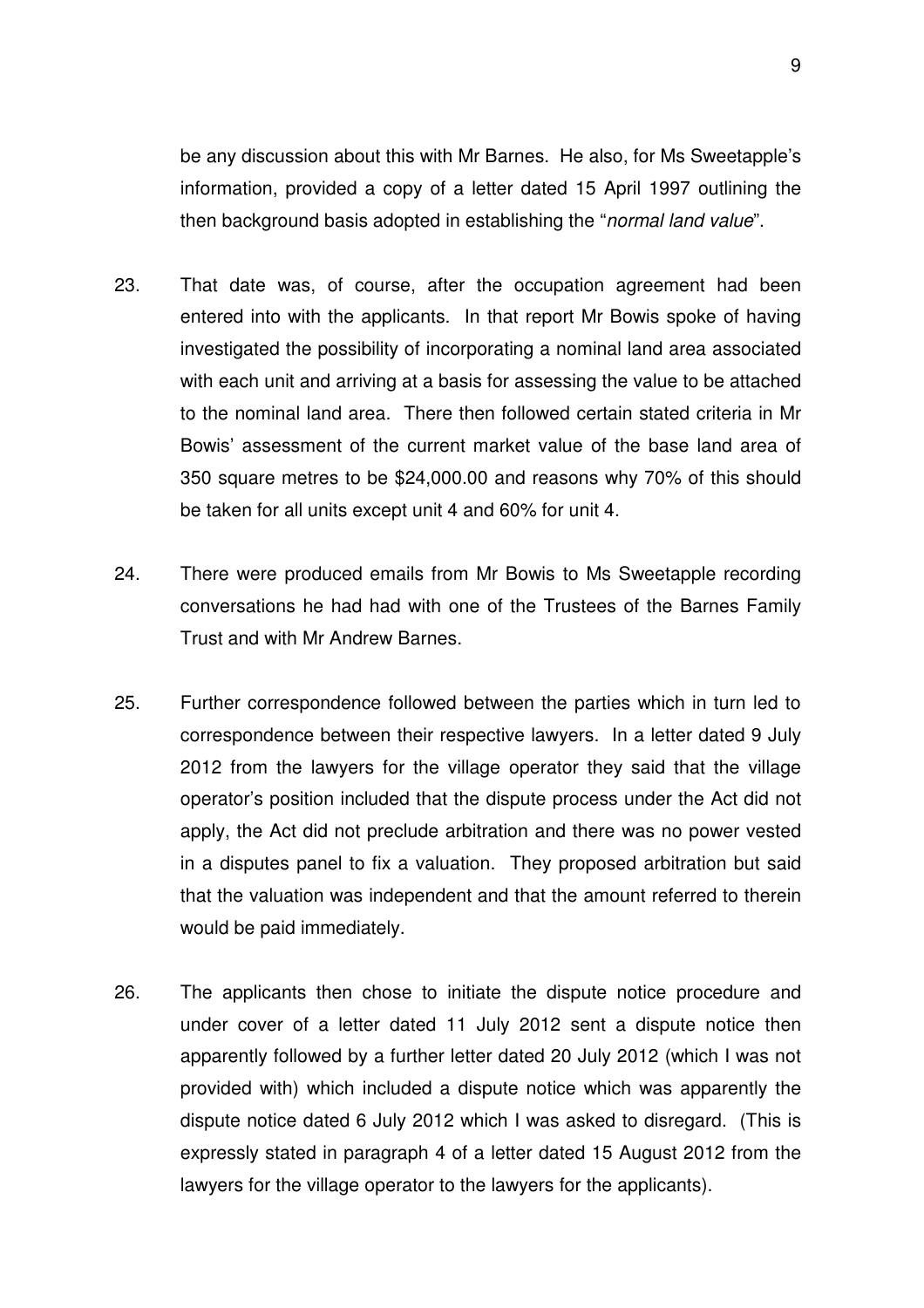- 27. There was further correspondence between the respective lawyers which is not relevant for the purpose of this dispute decision and the dispute notice dated 20 July 2012 was given.
- 28. The response to that from the village operator was to appoint the disputes panel but subject to its position that there was no dispute amenable to resolution by this process.
- 29. The parties agreed that the appointment should be made on that basis and that the disputes panel should proceed by giving a preliminary ruling on the question of whether there was a dispute amenable to dispute notice resolution procedure under the Act and Regulations. Submissions were made by both parties and considered the matter at length, resulting in a 27 page Ruling on the subject.
- 30. The conclusion was that it was not established that the disputes panel did not have jurisdiction to determine the disputes arising under the dispute notice dated 20 July 2012 but that following further presentation of evidence and/or submissions and/or a hearing the conclusion could be reached that the disputes panel did not have such jurisdiction to make the orders that had been sought and are available under section 69 of the Act.
- 31. One of the reasons was that there were matters of fact that had not been canvassed which could be said to have been relevant to the questions and issues raised by the dispute notice which would require some presentation of factual matters and submissions at a hearing.

# **The valuation in question**

32. The version of the valuation carried out by Mr Bowis which is the subject of contention between the parties referred to a request from the village operator to provide "the current market valuation of unit 2 under Version 1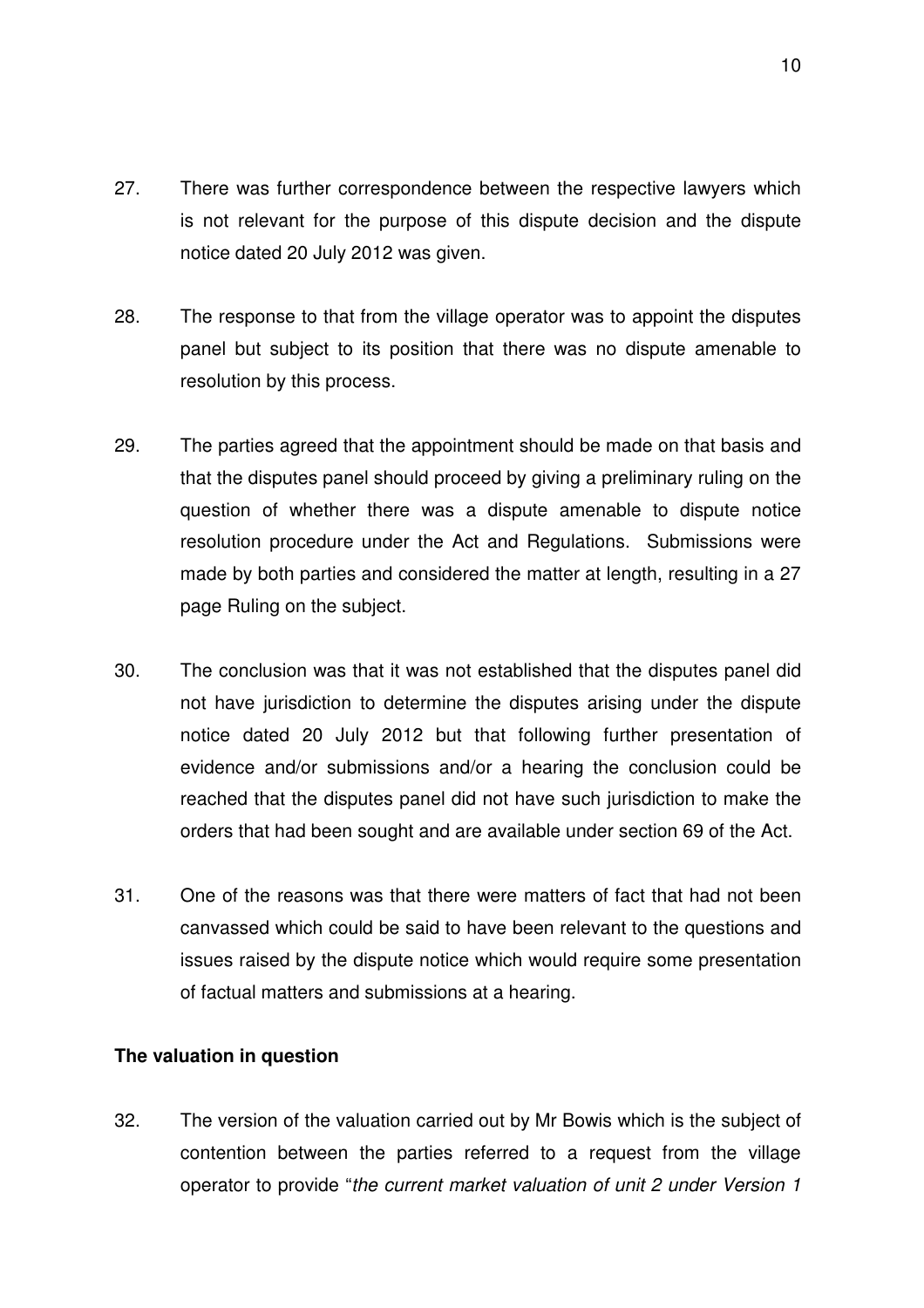occupation agreement as the present occupiers are intending to vacate the unit". Mr Bowis said that the reference to "Version 1 occupation agreement" was a reference to the version of the occupation agreement referred to above. The valuation expressly mentioned that it was a valuation as at November 1996 and "excludes Land Component – this did not commence until 1 December 1997".

#### 33. Under a heading "**Occupancy Agreements**" there was this:

"We have valued this Unit on the basis of the existing/terminating Occupation Agreement. This Occupational Deed grants the use and occupation of the unit together with rights of access and any allotted parking for such period as the occupier shall require for personal use.…"

- 34. There was reference to responsibility for personal accounts and to a monthly maintenance levy for outgoings in respect of the unit and the whole property.
- 35. Under the heading "**Location**" there was express reference to unit 2 and the general location of the Arohaina Village.
- 36. There is a detailed description under the heading "**Unit 2**", its design features, outstanding maintenance items, room layout, fixtures and fittings window coverings, security doors and fixed floor coverings and an exterior steel garden shed.
- 37. In fixing the valuation Mr Bowis said:

"Unit 2 EA 77.4 sq. m.

|                                         | 90,400   |
|-----------------------------------------|----------|
| <b>Operators chattels</b>               | 1,800    |
| Occupier/resident non-standard chattels | 1.650    |
|                                         | \$93,850 |

Including  $GS\overline{T}$  (if any)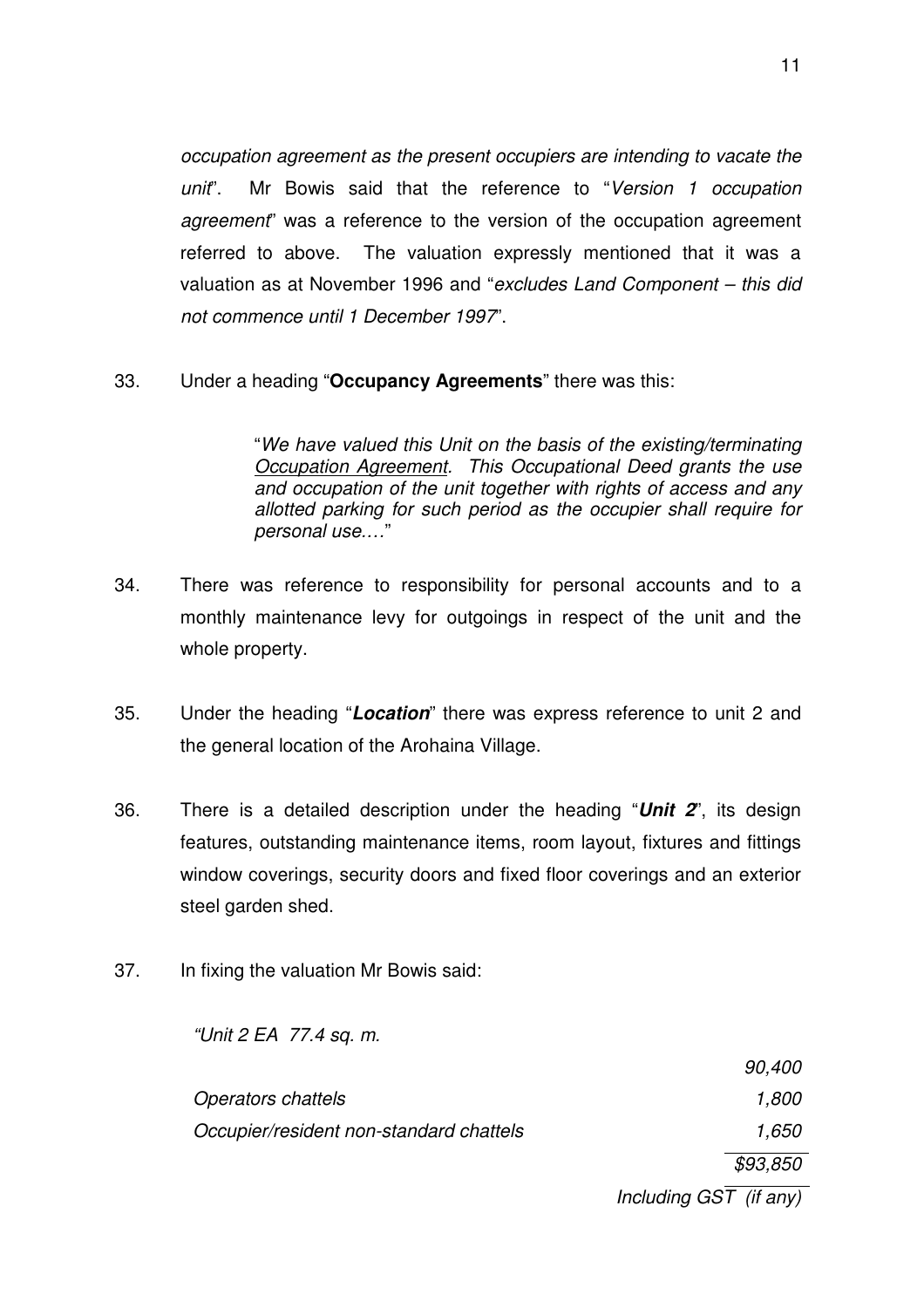- 38. In evidence Mr Bowis said that the expression "EA" stood for equivalent area based on a common unit measurement and referred to the equivalent expression in the recent local sales analyses he had made. He said that to reach the value of \$90,400.00 he had taken the appropriate EA and applied what he thought was the reasonable net per square meterage rate from local sales which he had analysed and multiplied the EA of 77.4 square metres by \$1,167.00.
- 39. There then followed a summary of the four items of occupier's chattels included in the sum of \$1,650.00.
- 40. Under the heading "**Valuation Comment**" there is said:

"Concerning the "building value" this has remained relatively static/slight decline when comparing November 2006 to today – however the peak of the market was probably in 2007/2008. I have adopted similar level of values as used in the Valuation of Unit 1 (adjacent 2 bedroom) in early November 2011, making the necessary adjustments for time/market price movement since then – the market generally has been on the decline over this period particularly for this class of property"

- 41. There then followed an analysis of other sales of ownership units said to be "relevant" and including the Palm Gardens residential units at 29 Carnarvon and 31 Disraeli Streets. There was also other comparative detail concerning recent local sales said to have been "used as a basis" for the valuation.
- 42. Under the heading: "**Other comments**" Mr Bowis said:

"Arohaina, Palm Gardens and Riverdean Park all have a repurchase clause which, in effect, guarantees the resale of the property and I consider that there is no need to consider discounting for this factor as there is a right of independent Current Market Value assessment built into the contracts. In the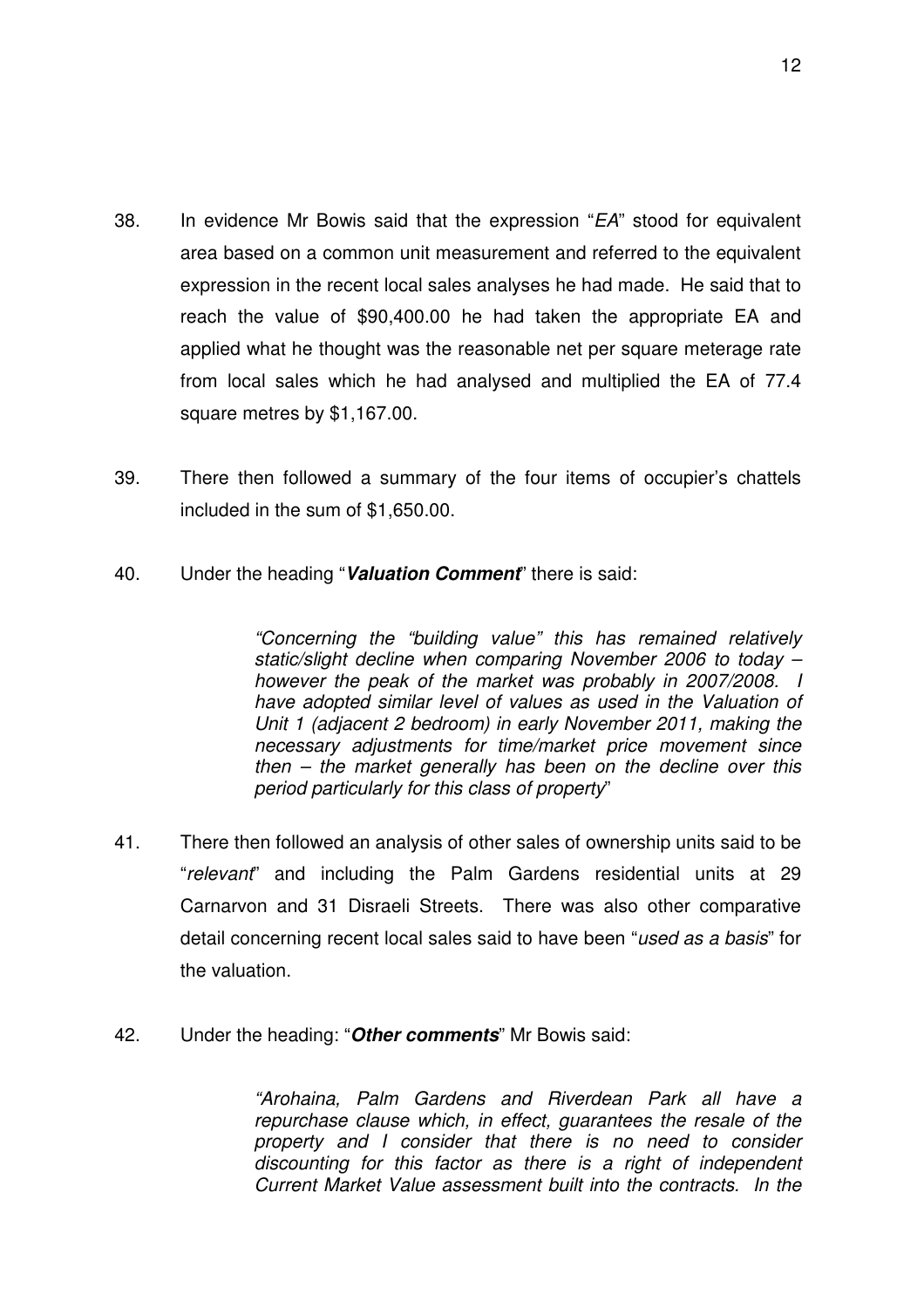case of Arohaina, in the past there was generally a waiting list of people wanting the units and Anglican Care (Waiapu) Limited may consider the "social service" needs at the time of allocation".

- 43. He then went on to refer to the changing market and the different nature of agreements in other residential villages where he said these are "such that the occupier obtains a document in the form of a title which appears to some people to be more acceptable as a form of agreement". He referred to the Arohaina units as being "very comfortable and certainly not of inferior quality" but did say they are "generally smaller and older" than in other villages.
- 44. In his **Conclusion** Mr Bowis referred to the volume of sales as being ".. at a very low level - for the past 3 months 94 residential dwellings sold in Gisborne" and the "recent development of other villages with senior members [years] becoming more accepting of other than freehold or cross lease ownership and demand for existing units being very slow".
- 45. He assessed the current market value of Unit 2 under Version 1 of the Occupation Agreement at \$93,850.00 including GST "for the building".
- 46. There was a list of various valuation policies that Mr Bowis had applied including that "the subject property, Unit 2, has been valued on the "as is" basis of the current Arohaina complex."
- 47. Mr Bowis gave evidence which included that he "was not involved in valuing the particular unit the Barnes acquired under their occupation agreement dated 28 November 1996" (by which I assume he is referring to the time when the applicants acquired the agreement in November 1996 rather than the present time) and noted that the capital contribution referred to the building only. He said that in June 1996 he first valued a Version 1 unit namely unit 10; and that in December 1997 he valued units 5, 8 and 10 (again) as outgoing interests and these were all under Version 1.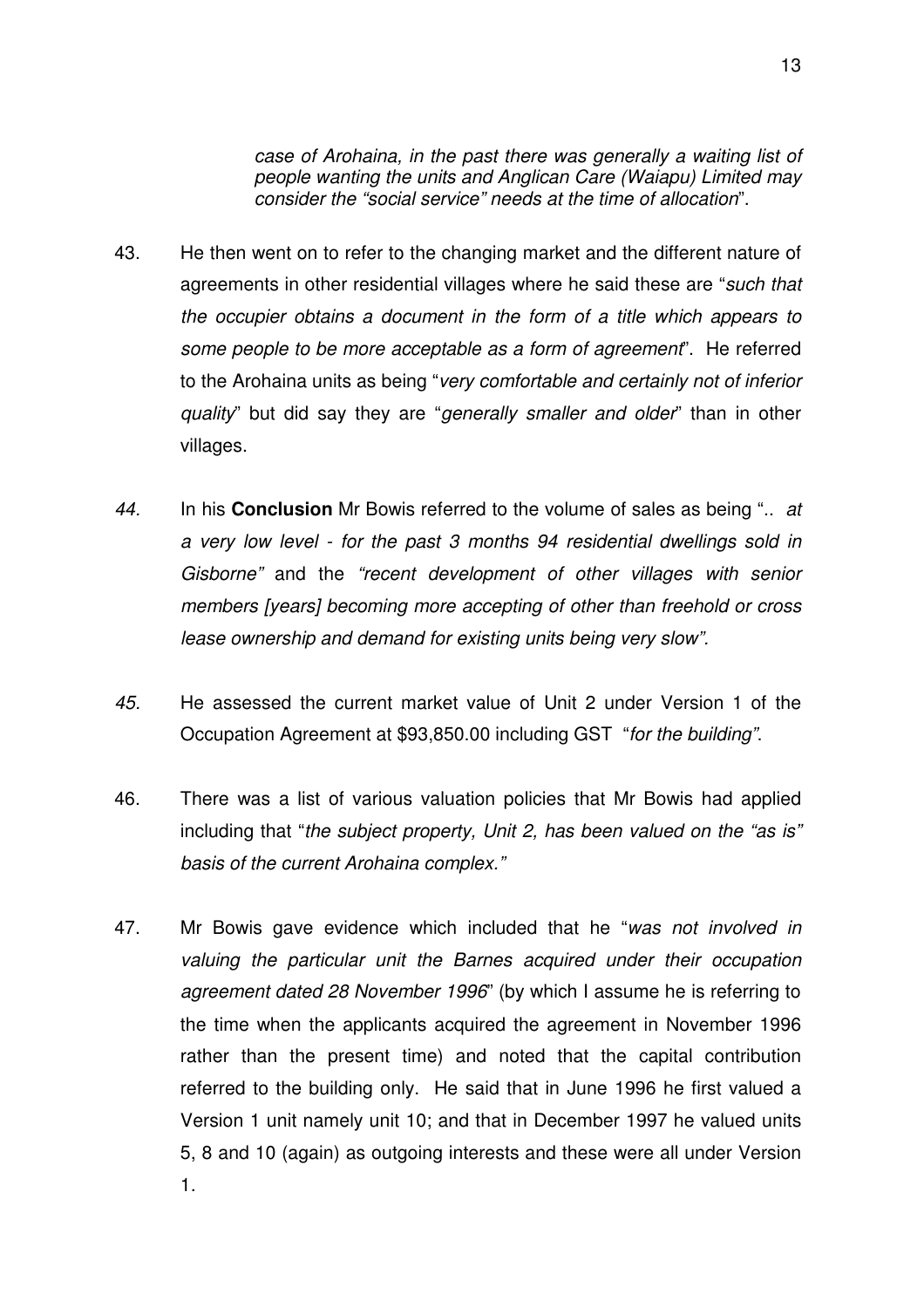- 48. Mr Bowis said that in April 1997 he produced a report to the Trustees outlining a recommended basis for establishing a "land component and associated value" for the purpose of a different form of occupation agreement and the first licence to which this applied was unit 8 (later renumbered unit 9). He said that his approach to the valuation of units for the purpose of current valuation value was to consider and compare:
	- 48.1. Other units that had sold within the Arohaina complex but only with the same Version of occupation agreement.
	- 48.2. Other multiple housing developments, making adjustment for the ownership, structure, structure, age, size, condition, number of bedrooms, locality and other factors.
	- 48.3. Stand alone or duplex-type flats often cross-lease units and making the same adjustments.
	- 48.4. Stand alone dwellings with the same adjusting factors.
- 49. He said that he understood that the argument for the applicants included reference to "average value" which was not a term found in clause 17 of the Occupation Agreement but is something found in the building and some other segments of the Property Industry, particularly by real estate people as a generalisation.
- 50. He said that there were no other properties within Gisborne with a similar Occupation Agreement for which sales or information is publicly available.

#### **The case for the applicants**

51. The applicants submitted that clause 17(ii) of the occupation agreement required that there be a valuation of all units on the land on which the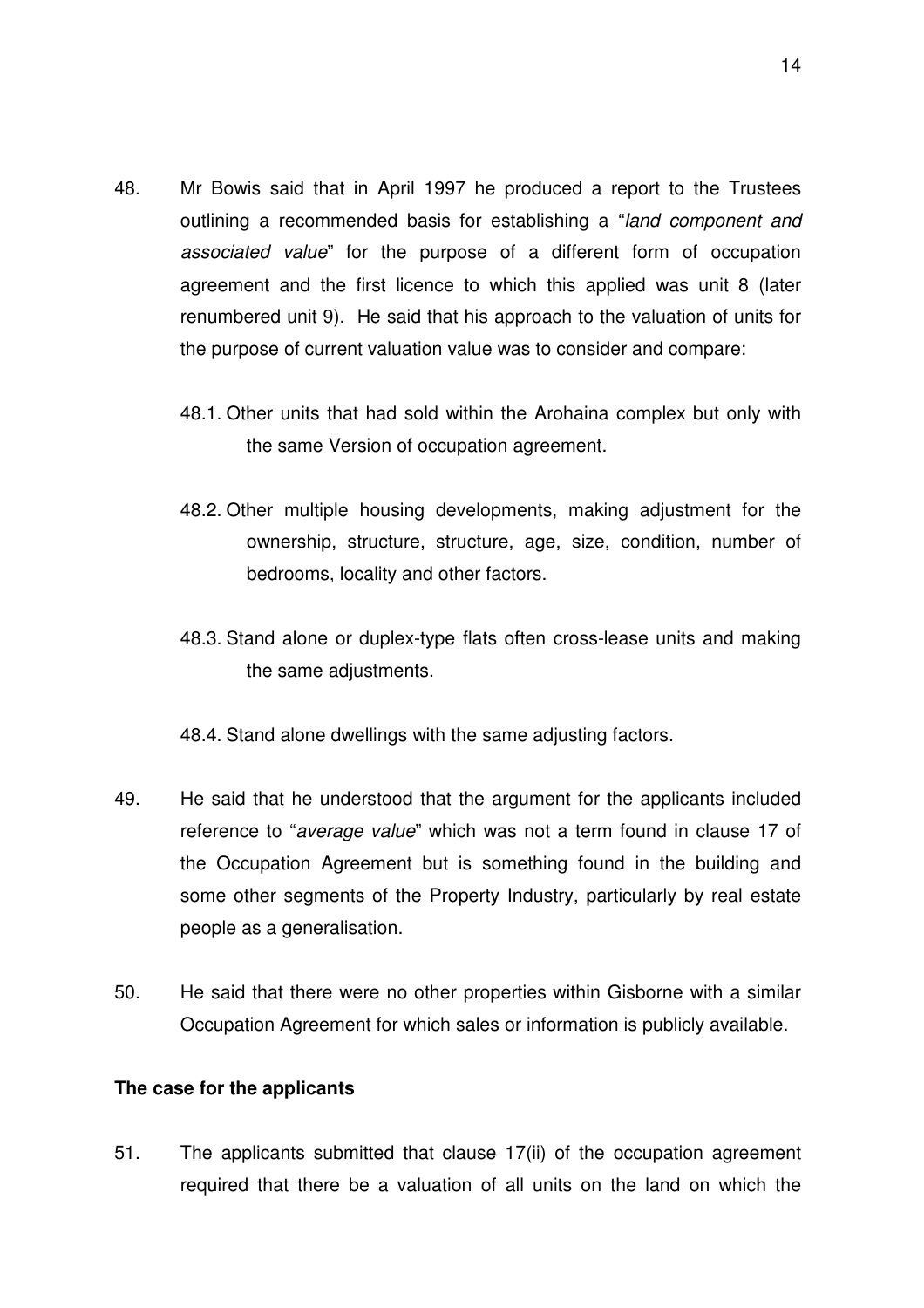subject unit is sited. They referred to the expression "... the Trustees shall at their expense arrange for the **units** on the said land … to be valued by a competent person…" (emphasis added).

- 52. The applicants submitted that the village operator is required to "seek and take [advice]". No reference for that expression was given and indeed does not appear in clause 17.
- 53. The applicants submitted that the respondent had the duty of fixing the current value, having taken the advice they submitted that it should have. They said that clause 17 did not delegate the valuation process to the valuer to fix the exit payment. The clause, it was said, required the respondent to fix the appropriate current value.
- 54. It was submitted that the phrase "current value for the purposes of this agreement" in clause 17 required a valuation taking into account that the unit would be used for purposes similar to other existing occupation agreements; and had the requirement under clause 17 simply been the valuation of improvements, this could have been expressed without reference to other units.
- 55. Reference was made to clause 3 which referred to both the capital contribution and also the unit cost. Under clause 17(i) those two factors are taken into account in the formula equation referred to. It was said that the initial payment defined what was at that point the current value.
- 56. It was further submitted that the unit cost as defined in clause 3 included all the rights associated with the occupation rights; and was not simply a sale of improvements upon land in the form of a licence. Reference was made to rights of access, parking and other rights provided; along with the provisions for benefits such as external maintenance, ground maintenance, provision of appliances, carpets, certain internal maintenance, plumbing, internal wiring assistance and parking.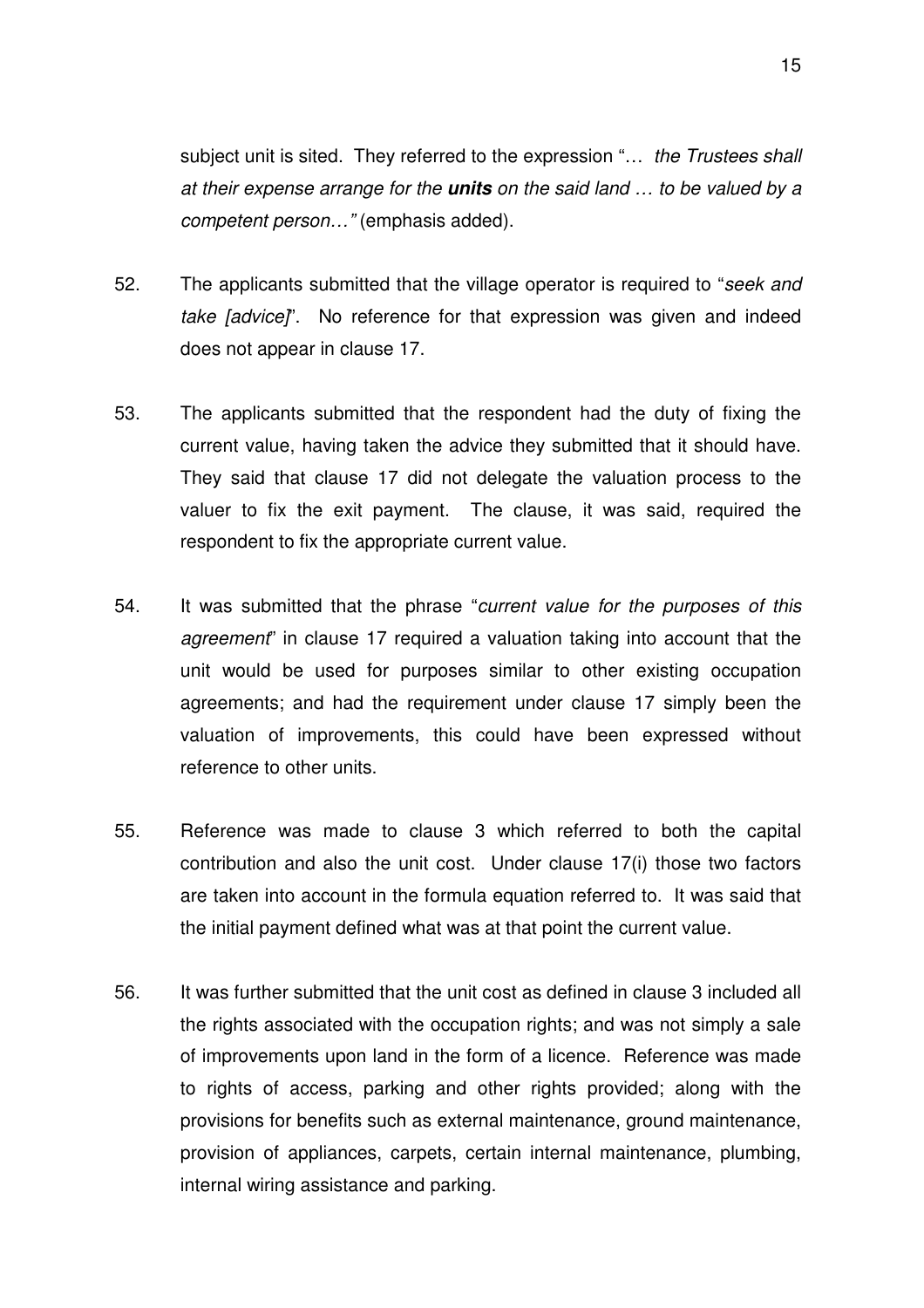- 57. Relying on authority it was submitted that as a matter of contractual interpretation the words "shall obtain advice from such person as the current value for the purposes of this agreement" in clause 17(ii) required the respondent to obtain the advice from an appropriately qualified valuer and then to make its own decisions based on the advice received.
- 58. It was submitted that the expression "current value" is a figure which includes the value of the unit and all "attendant benefits". Although such items as rates, insurance and contributions to maintenance may be reflected in the monthly levy, it was submitted that some of the rights such as parking and provision of amenities are costs that would have been captured within the initial capital payment. It was said that the purchaser would benefit from these private capital payments that would be part of the amenities that would accompany a unit under the terms of any purchase of a unit.
- 59. Criticism was then made of the valuation itself. It was said that an "improvements only" valuation does not take into account any of external and internal maintenance, appliances, plumbing services, ground maintenance and outside furniture, use of common areas, fencing, parking provisions or rights of access to the units. It was submitted that the assessment of current value requires more than this.
- 60. The applicants further submitted that the methodology applied by the valuer does not take into account what a willing buyer would pay to a willing but not anxious seller with the parties being in possession of full knowledge and being without any compulsion operating.
- 61. It was submitted that the comparative sales relied on by the valuer reflect poorly on the likely figure that would have been paid by a potential purchaser of the unit and further that the valuation was downgraded on the basis that external maintenance items had been left in abeyance and that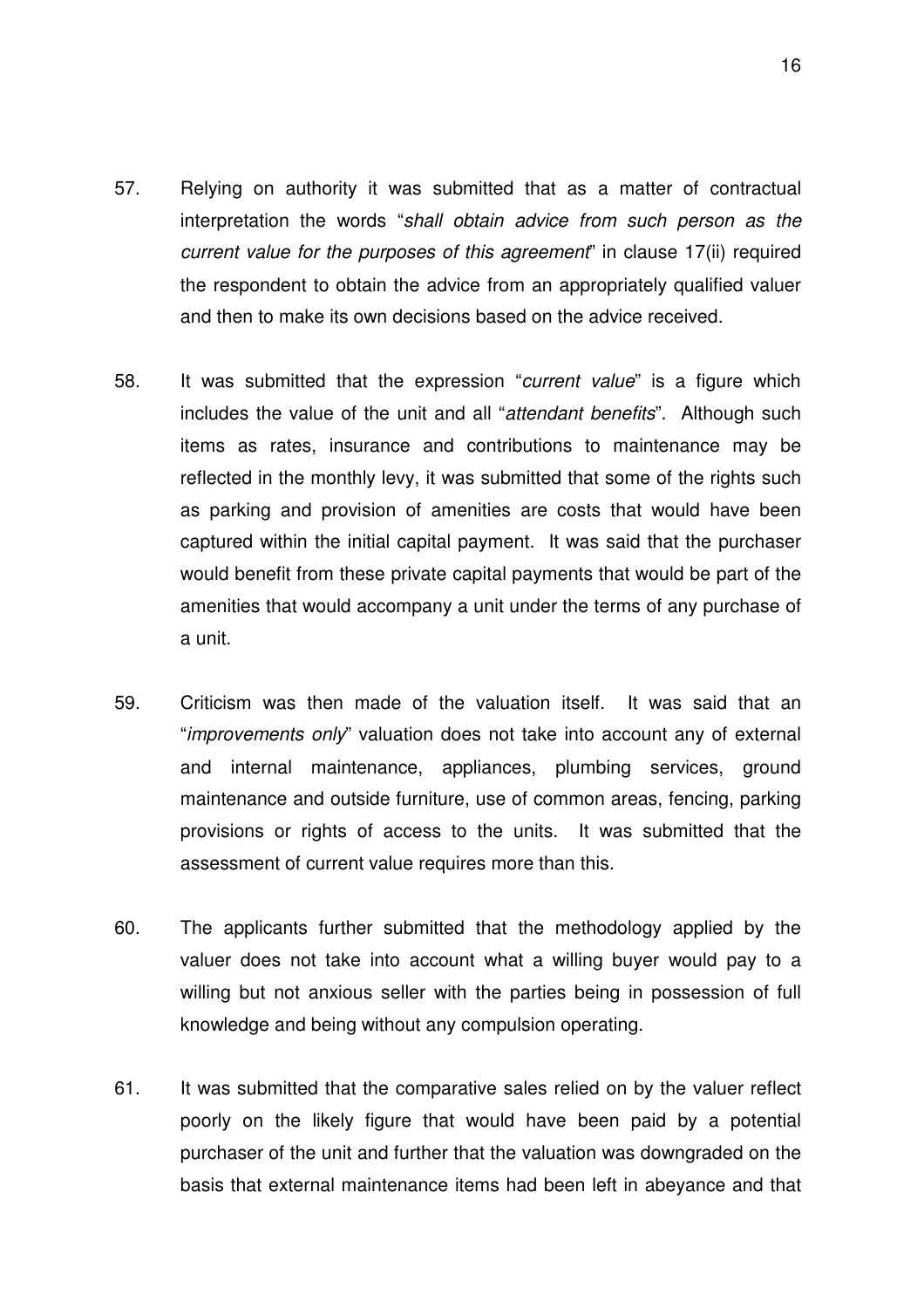the value of the unit should be discounted for the absence of such works. It was submitted that it was inequitable for the respondent to pay a lesser exit payment to the applicants because of the state of maintenance of the improvements when the respondent itself had the contractual responsibility for the upkeep of the external maintenance.

- 62. It was said that the deficiencies in process that the respondent had followed in respect of the applicants' unit was drawn to the respondent's attention by Mr Andrew Barnes but that the respondent has elected to rely upon the valuation despite those criticisms and has done so wrongly.
- 63. Counsel for the applicants referred to section 53(3) of the Act and said that the applicants rely on that subsection referring to the fact that a decision under that subsection affects relief. That matter was further canvassed during the hearing and is referred to below. Reference was also made to other Retirement Village Dispute Panel decisions which will also be referred to below.

#### **The case for the respondent**

- 64. The primary submission for the respondent was to repeat its position referred to in the earlier Ruling that there was no decision amenable to the dispute notice and resolution process.
- 65. The respondent submitted that the only dispute in this case is over the correctness of the valuation provided by Mr Bowis in respect of the exit payment for the applicants.
- 66. It was submitted that the purport of clause 17(ii) is to require a competent person to value the type of unit most like the applicants' unit. It was said that this does not preclude use of the applicants' unit itself for valuation but that did not matter. It was said that there was no room for Operator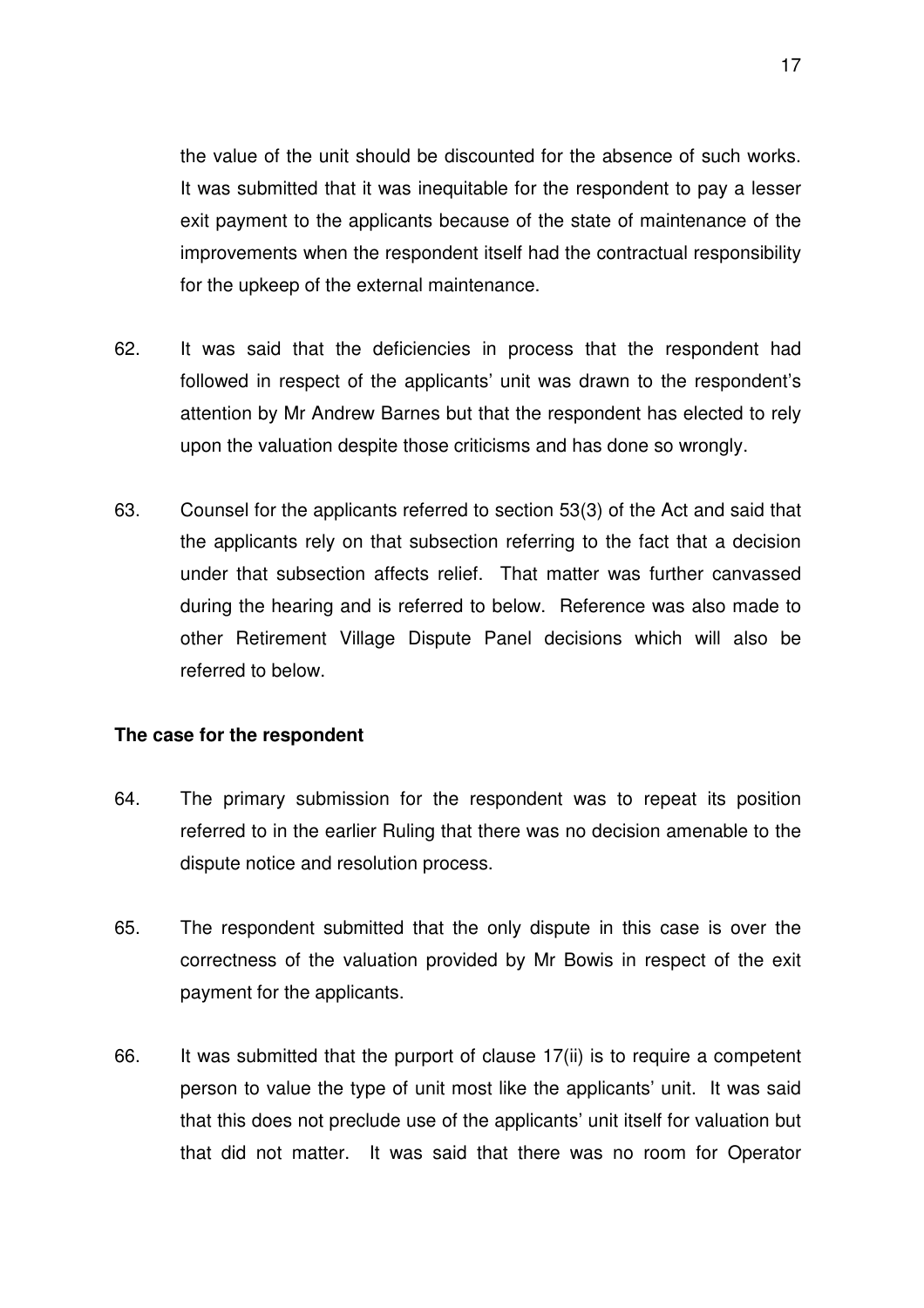decision by the respondent in clause 17(ii) which deems the value provided by the valuer to be the current value of the unit.

- 67. There were, it was said, in the Arohaina Village only two types of unit, oneor two- bedroom units and the applicants' was a two bedroom one.
- 68. It was submitted that although the word "*units*" appears in clause 17(ii) in the plural that makes no difference to the outcome nor is any such difference possible as proposed by the applicants.
- 69. Attention was drawn to if the provisions of clause 1 which describes the levy required to be paid by an occupier as:

" … the Occupier's contribution towards the rates payable in respect of the property, all insurance premiums payable, the maintenance and provision of carpets and all appliances supplied by the Trustees and the replacement by fair wear and tear, cost of maintaining the grounds and exterior of the buildings and any other outgoings payable by the Trustees"

which is to be fixed at the Trustees' sole discretion.

- 70. It was submitted on authority<sup>1</sup> that the words in the occupation agreement should be interpreted and applied in context because there were no precontract negotiation issues to consider nor any post-contract issues. There was no sensible way in which there could be an evaluation of the items referred to above in paragraph 56 when these were effectively, and in some cases directly, provided for by the levy payable by the Occupier under clause 1.
- 71. Emphasis was placed on the requirement in clause 17(ii) for a valuation of the unit and not the rights of access and parking described separately in the opening words of the operative part of the agreement (" to **HOLD** the

 1 Vector Gas Limited v Bay of Plenty Energy Limited [2010] 2 NZLR 444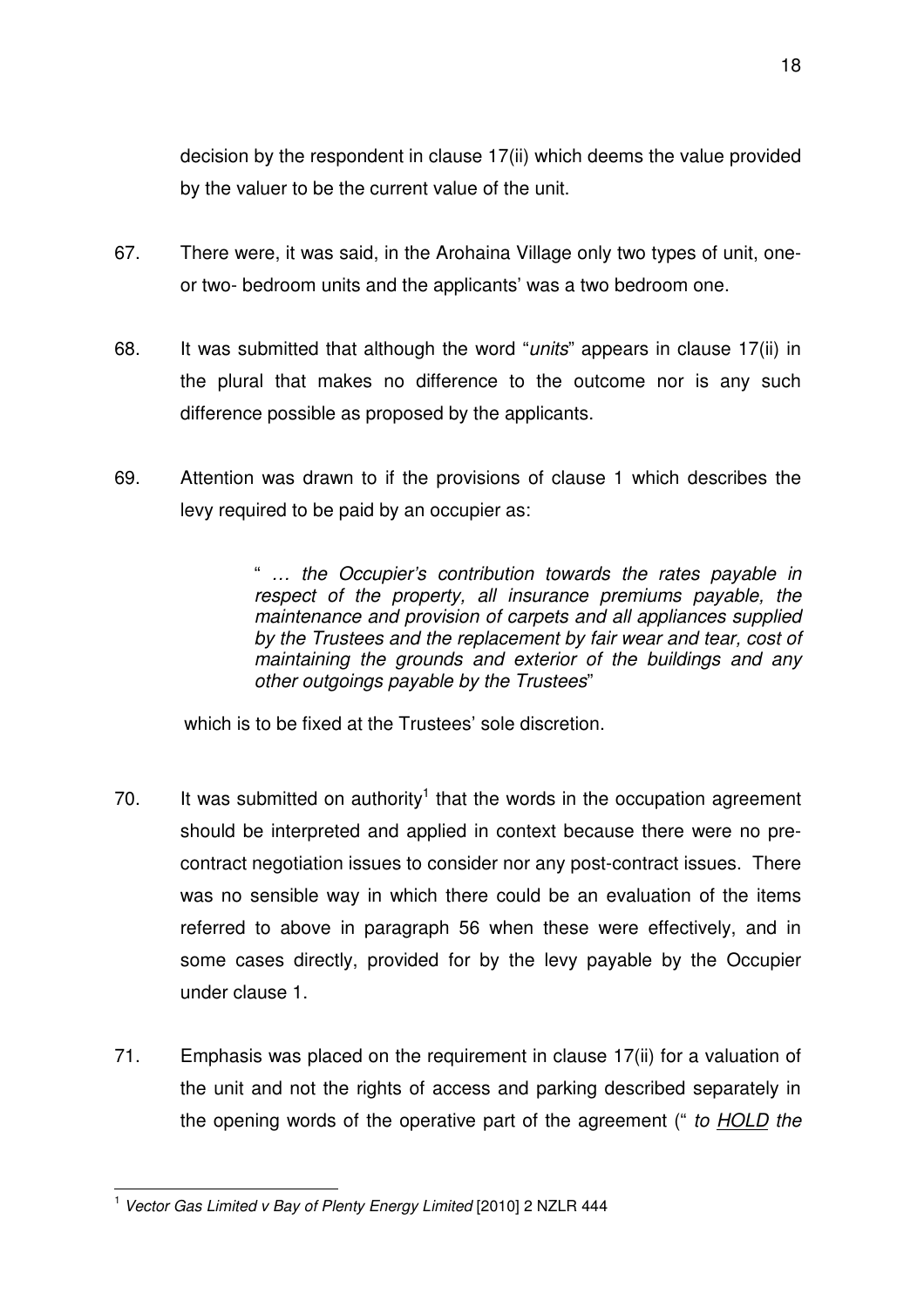unit with all rights of access and parking allotted thereto"). The purpose, it was said, of clause 17 is to refund to the Occupier their capital contribution.

- 72. It was futile, it was said, to refer to comparable sales because there were no potential purchasers of the Unit upon the same terms as that of the Occupation Agreement that the applicants had because such agreements were no longer available at the time of valuation or since. It was argued that comparable unit sales are the starting point only and that the state of external maintenance of the units is not in issue.
- 73. Two witnesses were called by the respondent. The first was Mr Bowis whose evidence has been referred to above. The second was Mr Derek Morrison, the Chief Executive Officer of the respondent with responsibility for the Arohaina Retirement Village in Gisborne. He referred first to the two valuations obtained at the time for the applicants' occupation agreement was terminated, one being for the purpose of calculating the termination payment (as mentioned by Mr Bowis) and the other for any incoming occupant who would be occupying on different terms and conditions.
- 74. Mr Morrison did observe that the respondent had not been able to sell the unit in question and that overall sales of units in the village have been slow with a flat-to-declining market. He denied that there was any failure to maintain the applicants' unit as to the exterior or that this may have depressed the value and said that that unit was treated as all other units in the village with an appropriate programme for maintenance. He did not agree that the exterior was in such a condition as to have impact on the value within the retirement village as a whole.
- 75. Mr Morrison did produce (and there was no objection to this) the copy of a memorandum dated 30 January 1996 from the then Director of the Trust Board, Rev D F Macdonald, (presumably addressed to the Trustees) headed "DRAFT GUIDELINES – GISBORNE TRUST FOR THE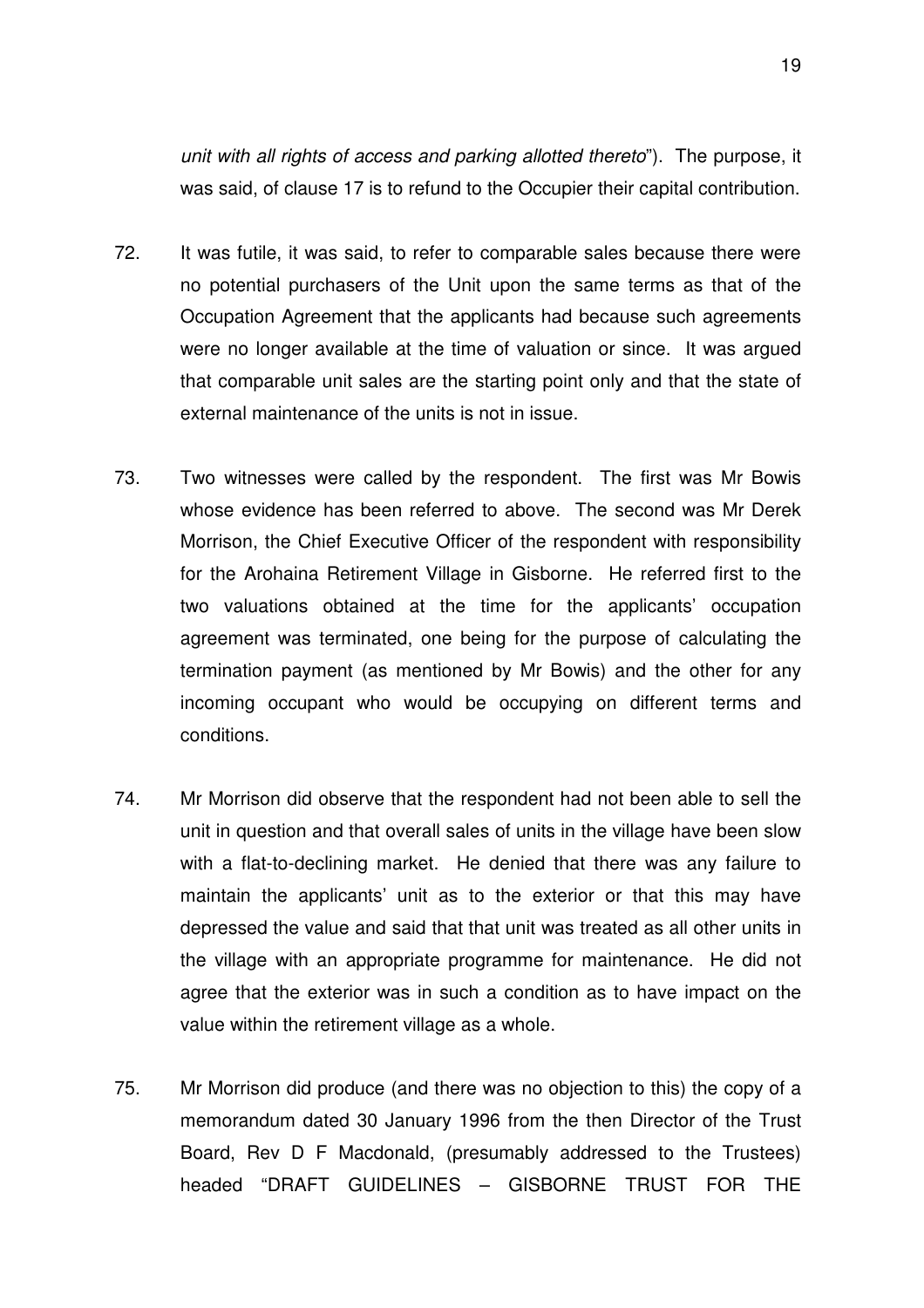ELDERLY" which included as item 3 "That in future valuations the value of the land needs to be taken into account".

- 76. The memorandum appears to refer to another document insofar as it is described as "DRAFT GUIDELINES" and commences with the words: "Here is a first draft of how would we might use this". The reference to future valuations including land value are in the context of Rev Macdonald's drawing this to the attention of the recipients of the memorandum.
- 77. Although this letter predates the occupation agreement for the applicants, there was no evidence as to the content of those Guidelines or when, if ever, those Guidelines were implemented.
- 78. The assessment of the disputes panel is that the agreement referred to in the Memorandum from the meeting on 24 February 1996 related to future valuations intended to be made, but there may elsewhere have been reference to changes to terms of occupation agreements that may have affected the entitlement to land value inclusion.
- 79. Reference was also made by the applicants to a later form of occupation agreement (apparently the one referred to as a "Version 4") and the significantly different terms there are. The disputes panel has not found that to be helpful insofar as it deals with an entirely different contractual arrangement and the liability of the village operator cannot be assessed on the basis of what it may subsequently have agreed with residents.
- 80. There was also produced on cross-examination certain financial statements for the respondent . The significance of these was said to be an extract which referred to the respondent having a contingency liability for occupation licences which the statements say are dependent on the sale of the unit at a future date. The statements refer to the amount payable to the present occupier as being 85 – 95% of the future selling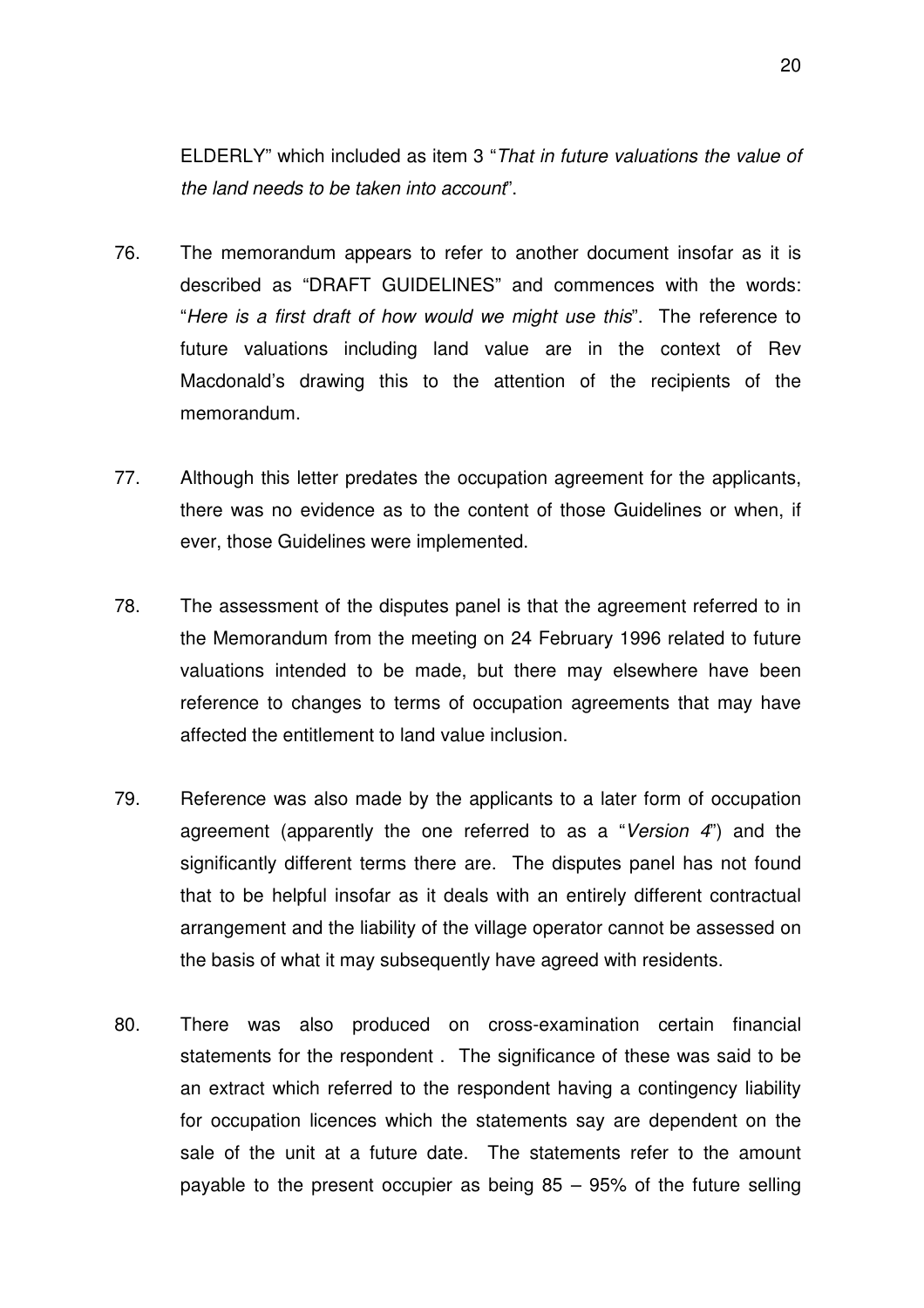price in respect of the majority of such units. While the village operator may have made this contingency allowance in its financial statements, that does not, in the view of the disputes panel, alter the contractual obligation it had under the occupation agreement with the applicants. It is one thing to have a liability; and another thing to make a contingency allowance for possible exposure under that liability.

# **Applicants' reply**

- 81. In reply, the applicants said that the dispute was "in respect of the application of contractual terms … [and] is not a valuation issue". If the contract were correctly applied, it was said, the valuation produced would have been for a greater sum than that which Mr Bowis fixed. It was said that to reduce the amount of a valuation because other units may have different contractual terms associated with them is to apply a form of reverse logic that overlooks that the words of the contract are to be taken in their natural and ordinary meaning.
- 82. The expression "the current value for the purposes of this agreement" was said to equate with the future selling price not the improvement value of the buildings less land value and this would take into account other features. Current value, it was argued, is what the units would fetch without reference to the specific type of occupation agreement; and that what has occurred in this case is that an improvements value has been selected from which a deduction of a notional land value has been made. Because the units are to be valued excluding the land on which they stand, clause 17(ii) does not require deduction of a nominal land value.

#### **Other relevant cases**

83. I had earlier been referred to two earlier decisions of the disputes panel which are mentioned below. The disputes panel is not bound as such by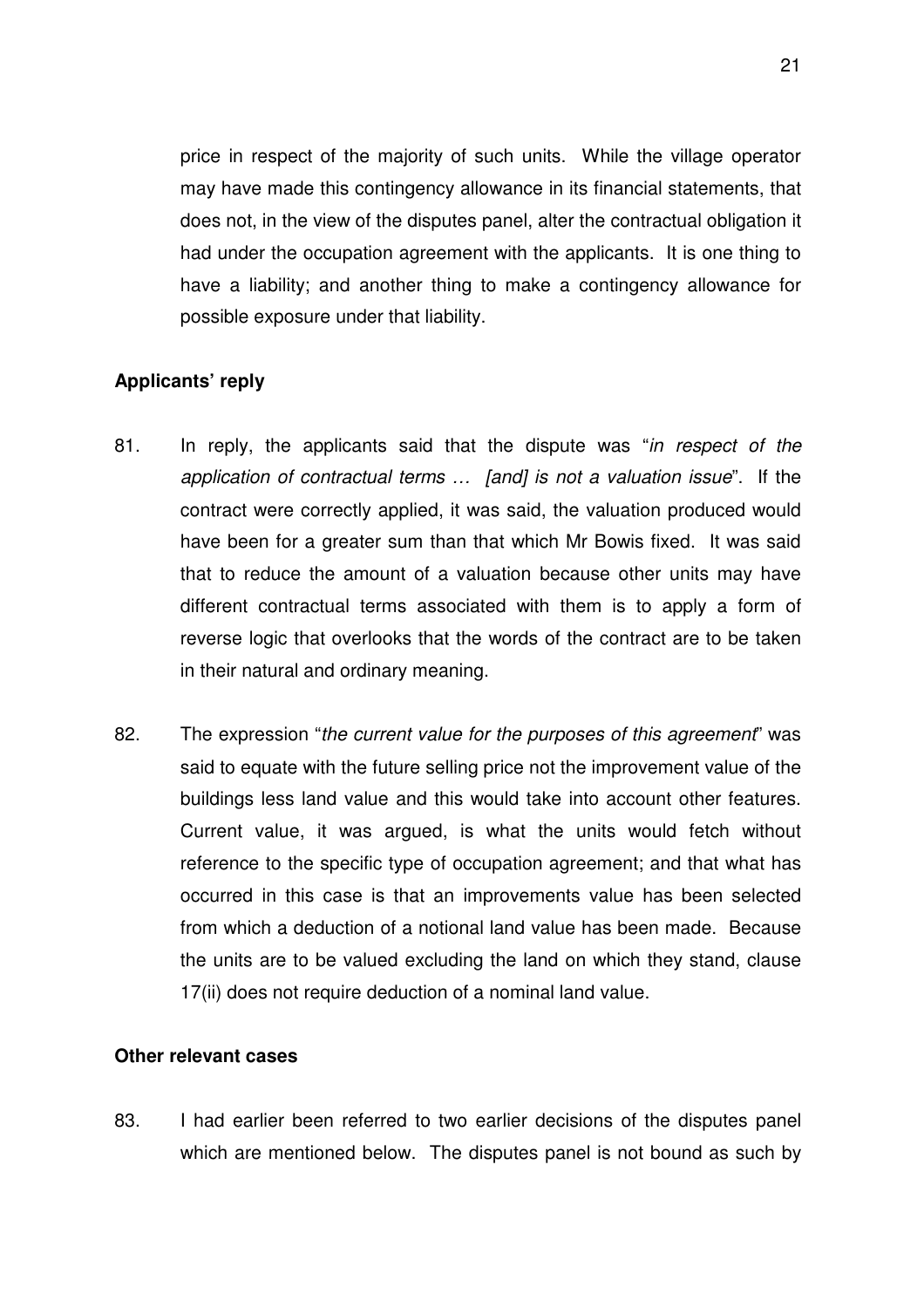earlier decisions but they are certainly to be taken into account and there must be consistency if that can be achieved.

Oceania Village Company Limited v Marjorie Parker (Disputes Panel: N J Dunlop: 15/11/11)

84. In this case the challenge to jurisdiction had come from the resident and it was the village operator which had given the dispute notice. The resident claimed that the correct basis for valuation had been adopted by valuer in the case in question and sought to have this enforced through the appropriate processes. She argued that valuation had been obtained as required by the appropriate licence to occupy and the village operator was obliged to accept that and make payment accordingly. The village operator challenged this and sought the determination of the disputes panel. The question was whether the valuer that had been instructed by the village operator had applied the right basis for valuation. After a detailed analysis of the terms of the Occupation Agreement in that case the disputes panel found that he had not, with a direction being given for revaluation. The valuer had conducted a valuation of the "licence to occupy" rather than the physical cottage (bricks and mortar). Both parties had sought relief under section 69(1)(b). The disputes panel relied to an extent on the following<sup>2</sup>:

> "While the mistake or error on the part of the valuer is not by itself sufficient to invalidate the decision or the certificate of valuation, nevertheless, the mistake may be of a kind which shows that the valuation is not in accordance with the contract. A mistake concerning the identity of the premises to be valued could seldom, if ever, comply with the terms of the agreement between the parties. But a valuation which is the result of a mistaken application of the principles of valuation may still be made in accordance with the terms of the agreement. In each case, the critical question must always be: Was the valuation made in accordance with the terms of the contract? If it is, it is nothing to the point that the valuation may have proceeded on the basis of error or that it constitutes a gross over or under value. Nor is it relevant that the valuer has taken into consideration matters which he should not have taken into account or has failed to take into account matters which he should have taken into account. The question is not whether there

 $\overline{a}$ 

<sup>2</sup> Legal & General Life of Australia Limited v. A Hudson Pty Limited (1985) 1 NSWLR 314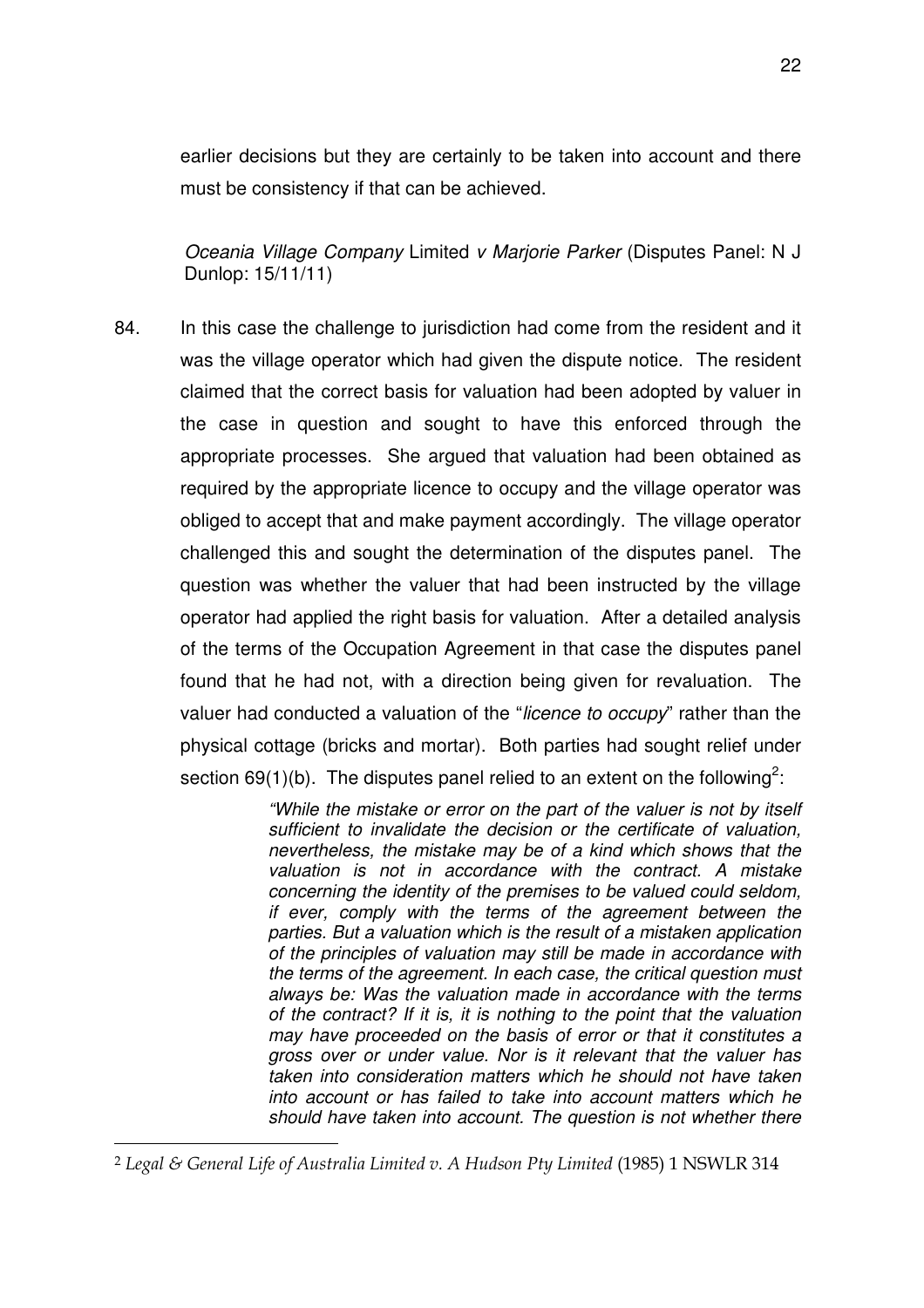is an error in the discretionary judgment of the valuer. It is whether the valuation complies with the terms of the contract."

Doris Upton v Oceania Village Company (No 2) Limited: (Disputes Panel: C. Elliott: 27/10/10)

85. In this case the clause in question called for there to be a valuation; if this were challenged for there to be a second valuation; and for the first or second of those, as the case may be, to be the applicable valuation for the purpose of calculating the exit payment. The resident in that case was unhappy with the valuation that had been obtained and sought to have a ruling from the disputes panel. The village operator claimed that there had been compliance with the correct process; and that the valuer had determined the market value of the unit separately from the market value of the land. Having considered in detail the provisions of the Act and other applicable statutory provisions, the disputes panel concluded it was value of the building only and not including the curtilage that was to be paid to the applicant. The disputes panel directed the amount to which the resident was entitled. There appeared to be no discussion or reference in the decision to the basis on which jurisdiction on which the decision was founded.

#### **Discussion**

- 86. Dealing first with the interpretation of clause 17(ii) the disputes panel is of the view:
	- 86.1. The overall purpose and intent of that sub-clause is for the village operator to obtain an independent valuation of the unit in question in the context of its categorisation in the village so that there can be a payment to the person entitled pursuant to that process.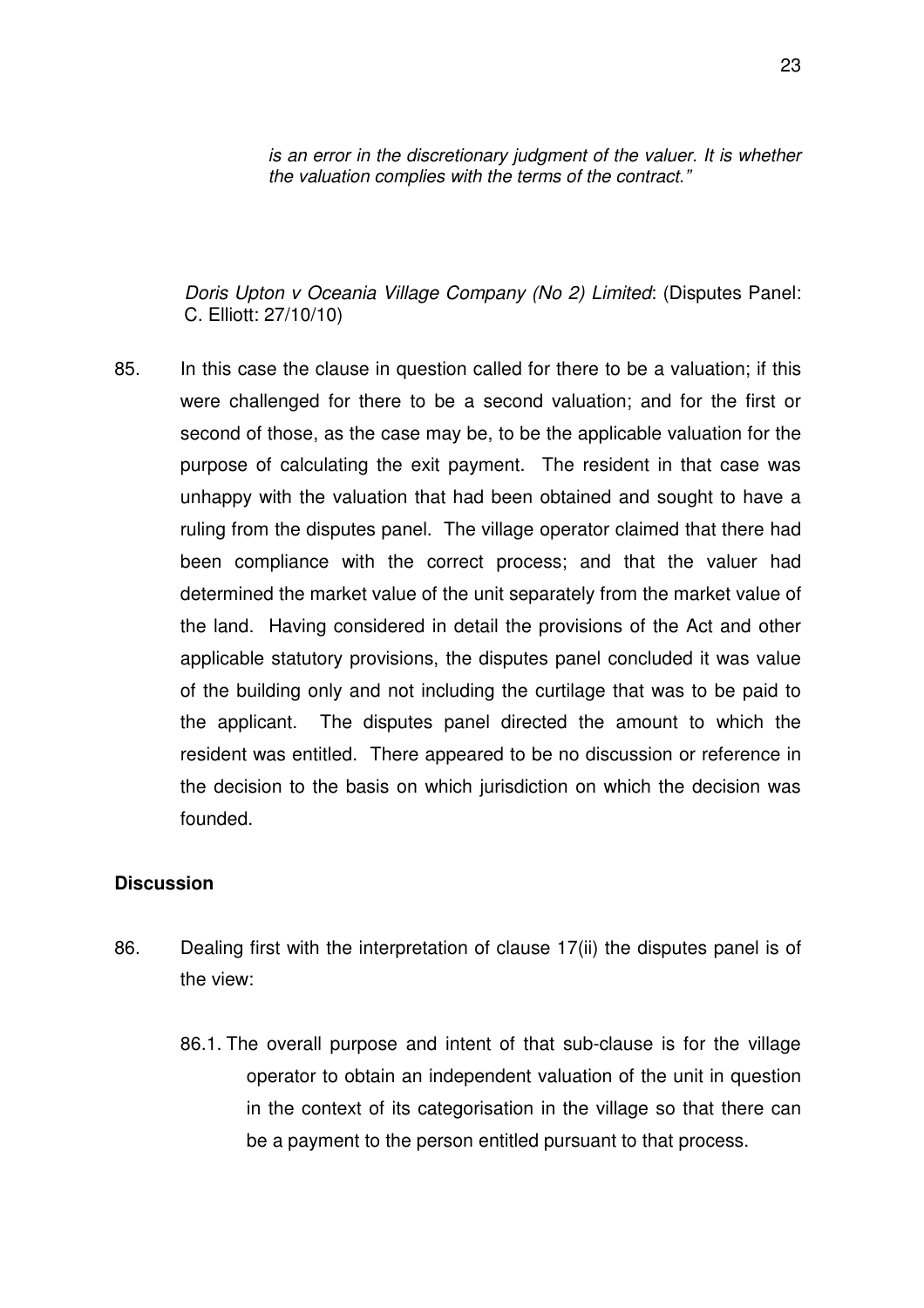- 86.2. Although the requirement is for the trustees to arrange for a valuation of the **units** on the land (and this word is clearly in the plural), that requirement is for classification by the person carrying out the valuation of the different types of unit such that the unit in question is valued as one of a category.
- 86.3. Although the clause refers to " ... advice ... as to the then current value ... of each type of unit ...", it is only the value of the category of unit in which the subject unit falls that is to be taken into account.
- 86.4. The valuation was to be of the unit only because there is the express exclusion "but not the land on which they stand".
- 86.5. The valuation was to be by a competent person chosen by the Trustees (and there seems no dispute that Mr Bowis was competent and had been chosen for the purpose).
- 86.6. The value was to be fixed by the valuer in the context of "the purposes of this agreement". That is, the valuer, in fixing the valuation of the unit in its category in the village, was to take the totality of the terms of the occupation agreement for the applicants' unit into account. That does not mean, in the view of the disputes panel, the valuer necessarily having to "add on" any valuation figure to the equivalent area assessment because of the total terms of the agreement, unless these affected the value.
- 86.7. The "advice" that the trustees was to obtain from the valuer was the valuer's assessment of the current value of the unit as one of a "type" or category on the land. The "advice" that the valuer was to give referred simply a communication by him of the results of his assessment, rather than some further advice about how the assessment should be applied in the particular case.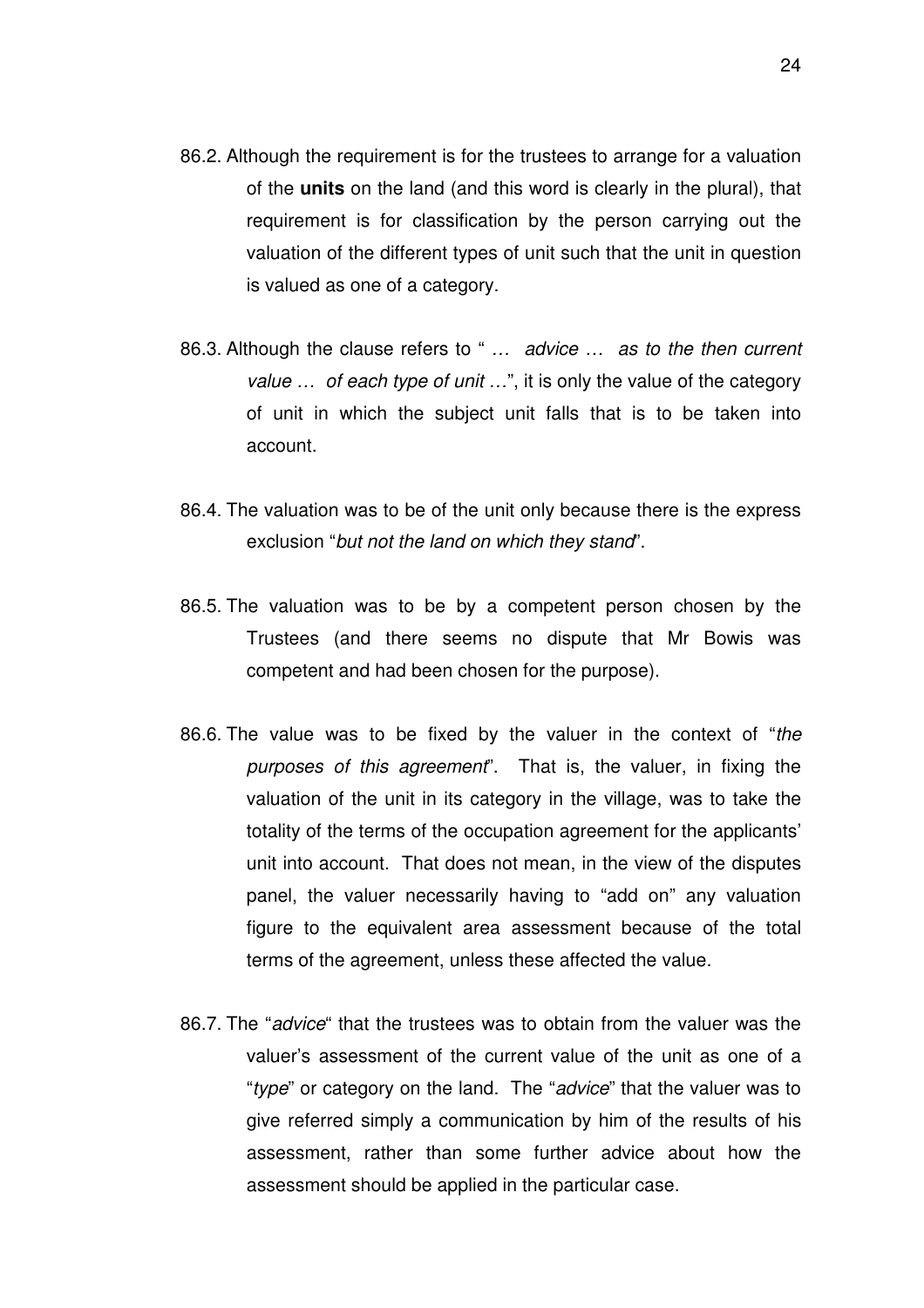- 86.8. Following that communication, the value of the unit as fixed by the valuer's investigation and categorisation process was to be the current value for the purpose of calculations of repayment under clause 17. The disputes panel does not accept the submission that the village operator then had some overriding discretion as to the value to be taken for the purpose of calculating payment. There is no reference to that in the wording of clause 17 and there is no logical reason why the village operator would have that obligation or entitlement, given that rights and obligations were prescribed and any reassessment by the village operator would be entirely discretionary.
- 86.9. It was then for the Trustees to make the calculation of the percentage of the current value to which the applicants would have then been entitled; followed by payment.
- 87. The disputes panel is quite satisfied that the valuation should have been of the unit itself and not of any land or other content for these reasons:
	- 87.1. The substantive Grant in the occupation agreement is a Grant of "USE AND OCCUPATION unto the Occupier to HOLD the said unit". In addition to that there is granted: "all rights of access and parking allotted thereto". Those expressions clearly confer the occupation use right only in respect of the unit and the appropriate access and parking.
	- 87.2. The occupation levy under Clause 1 includes a contribution towards matters pertaining to the **land** including rates, insurance premia, maintaining the grounds and exterior of the buildings and "any other outgoings payable by the Trustees". That reinforces that the ownership of the land and therefore the primary liability for its outgoings lies with the respondent to be covered by a levy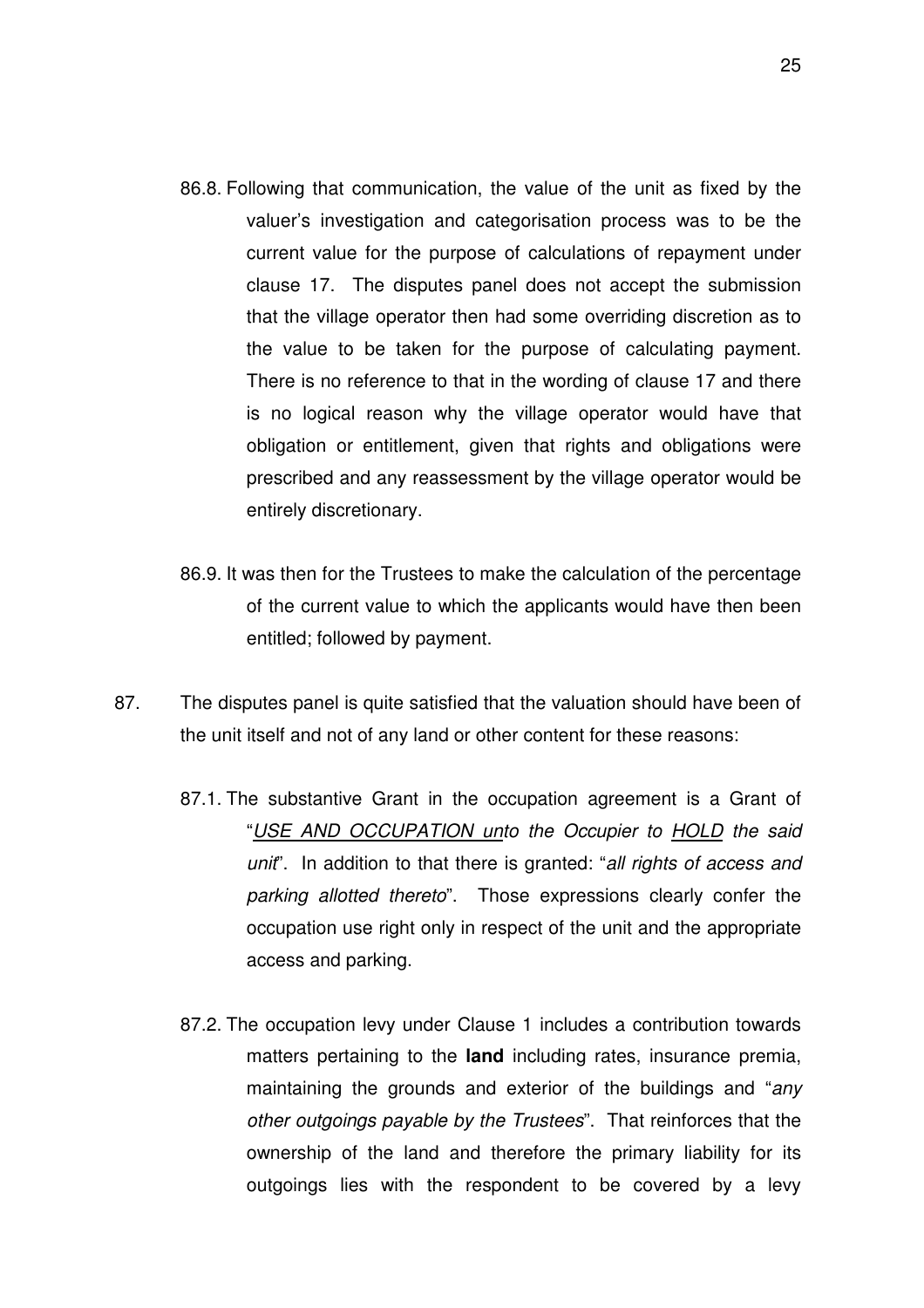contribution against occupants to the extent that it can. Although the levy does include "the maintenance and provision of carpets and all appliances supplied by the Trustees and their replacement by fair wear and tear," that does not alter the position. Although those are matters internal to the unit, the levy is limited to items supplied by the Trustees. There are the express obligations on the Trustees/respondent under clauses 13 – 16 to pay rates, insurance, maintenance, and various landscaping obligations.

- 87.3. Clause 3 of the occupation agreement calls for a payment of \$78,000.00 as "a capital contribution" but this sum is described as "also the unit cost". It appears from the form that the words are "which is also the unit cost" have been added to a standard form. Certainly there is no comprehensive provision for reference to a unit cost. The matter is relevant under clause 17(i) where the percentage contribution takes into account in its formula the capital contribution divided by the unit cost x 95% as stated above and that provision would only be relevant if there were different sums for the capital contribution and unit cost. The references in both of those places in this particular occupation agreement appear to be add nothing.
- 87.4. The combined provisions of clauses 3 and 17 are that in this particular case the applicants are entitled to 95% of the current value of the Unit as fixed pursuant to clause 17(ii). The applicants argued that the "unit cost" covers "all the rights associated with the occupation right" such as rights of access, parking and other rights referred to above at paragraph 56.
- 87.5. The disputes panel rejects that on the basis that those are the rights conferred by the Grant and are paid for separately by levy under clause 1.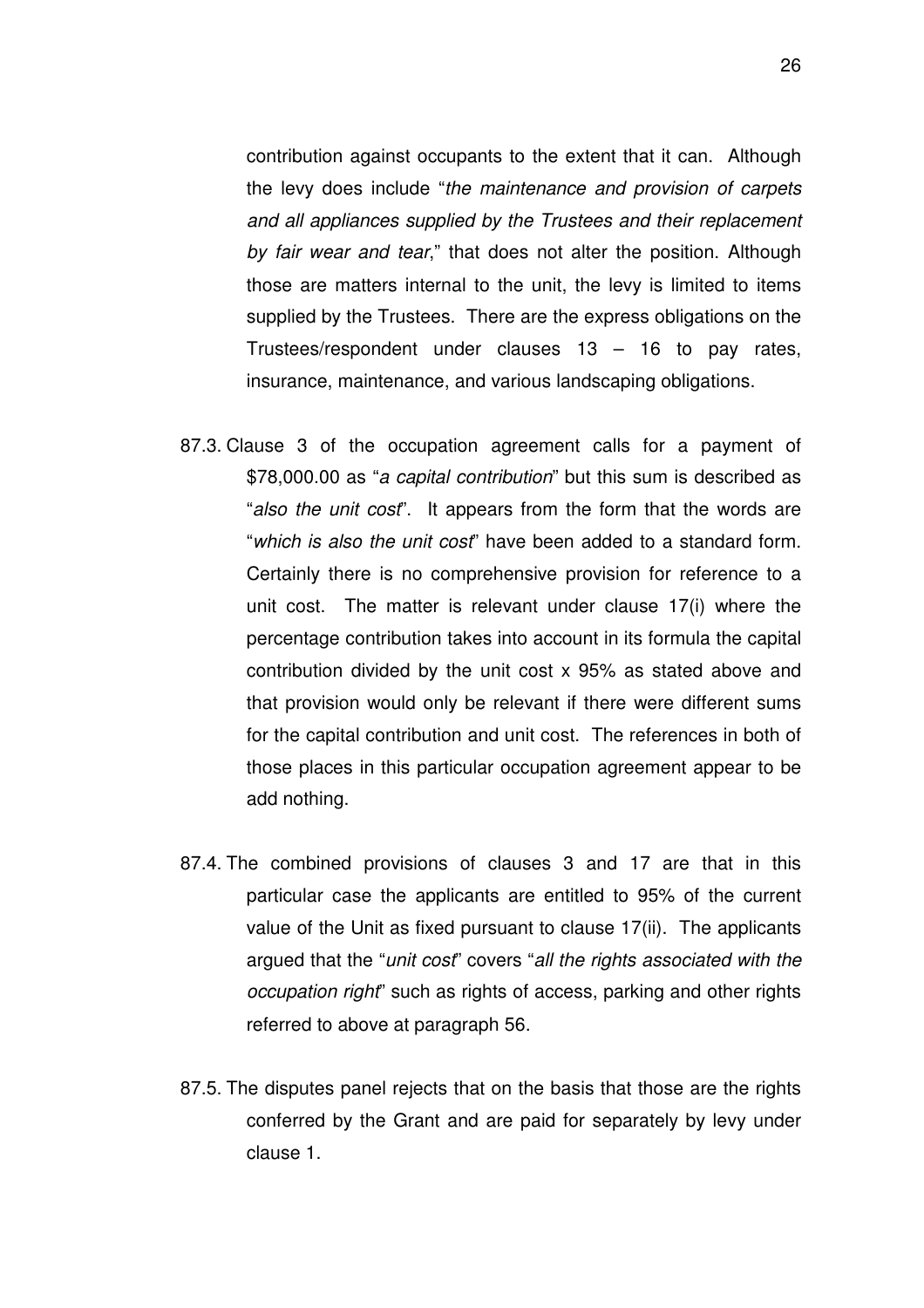- 87.6. The interpretation on the difference between "capital contribution" and "*unit cost*" that the disputes panel places is that the cost of construction of the unit may have been different from the capital contribution which the incoming applicant was required to make.
- 87.7. Supposing, for example, that in this case the unit cost was \$90,000.00 to construct the unit but the capital contributions sought from the applicants was only \$78,000.00. This may have been because of the limited resources of the applicants or for some other valid reason under which the village operator chose to do so. The village operator, which is a not-for-profit organisation described by Mr Morrison as having been " ... set up [not] to profit but to ensure that the facility required for retirement in the form of a village can be maintained for older people in our communities".
- 87.8. In that case, the formula in clause 17 would have resulted in a net figure of 86.66667 x 95% for the calculation in question, that is reducing the amount payable on termination of the occupancy agreement to a lesser sum than the value as fixed by the valuer to reflect the lesser contribution that had been made from the outset.
- 87.9. Conversely, if the unit cost was lower than the capital contribution for some reason, then on termination the resident would expect to receive proportionately higher in the termination payment.
- 87.10. The Tribunal does not accept that the capital contribution referred to in clauses 3 and 17 is, at least in the case of this occupation agreement, for anything more than the unit itself. The disputes panel rejects the submission that the capital contribution captured other rights of access and parking. The valuation for the purposes of clause 17(ii) was to enable the village operator to calculate the sum due to the applicants on cesser of occupation and termination of the occupation agreement. There was no express reference to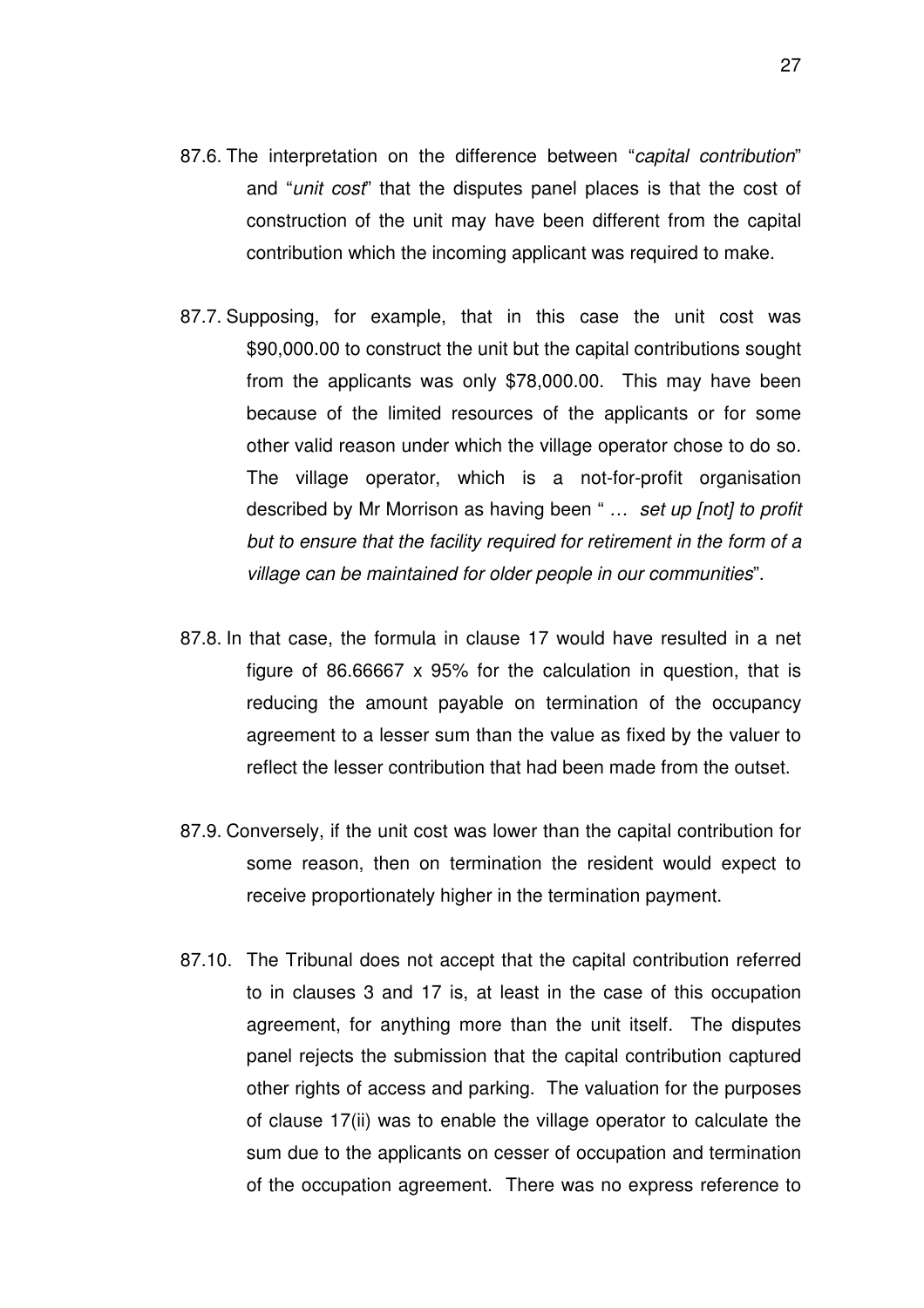any amount which some incoming occupant may be required to pay as capital contribution or unit cost. The capital contribution in respect of this unit 2 for these applicants was equated to the unit cost.

- 87.11. Although addressing the question of deduction of outstanding levies, clause 5 expressly refers to the refund of the capital contribution pursuant to clause 17.
- 88. They were at least two categorisations of units in the village to which reference was made at the hearing. The first was the difference between the one – and two – bedroom units; and the second was in respect of the types of occupation agreement under which the different units were held.
- 89. Mr Bowis' has taken those two differentials into account. He has expressly referred to this unit as comprising two bedrooms<sup>3</sup> with specific reference to the Occupation agreement in question: "Version 1".
- 90. As a valuation of unit 2 on its own, the valuation by Mr Bowis does comply with the obligations under clause 17. He simply had to value the unit but not the land on which it stood. He has comprehensively described the unit; he has given comparative analyses of other units on which he has based his valuation and his conclusion is his assessment of the current market value including GST for the building which is \$93,850.00.
- 91. The focus on the obligations of the respondent to the applicant under the occupation agreement appears to have been diverted by the apparent provision to Mr Andrew Barnes of the wrong version of the valuation in question which included reference to a nominal land value and deduction of the sum of \$41,000.00 (as he describes it). If that is so and had that not occurred, he would have been given the version from Mr Bowis which does

 3 Valuation page 5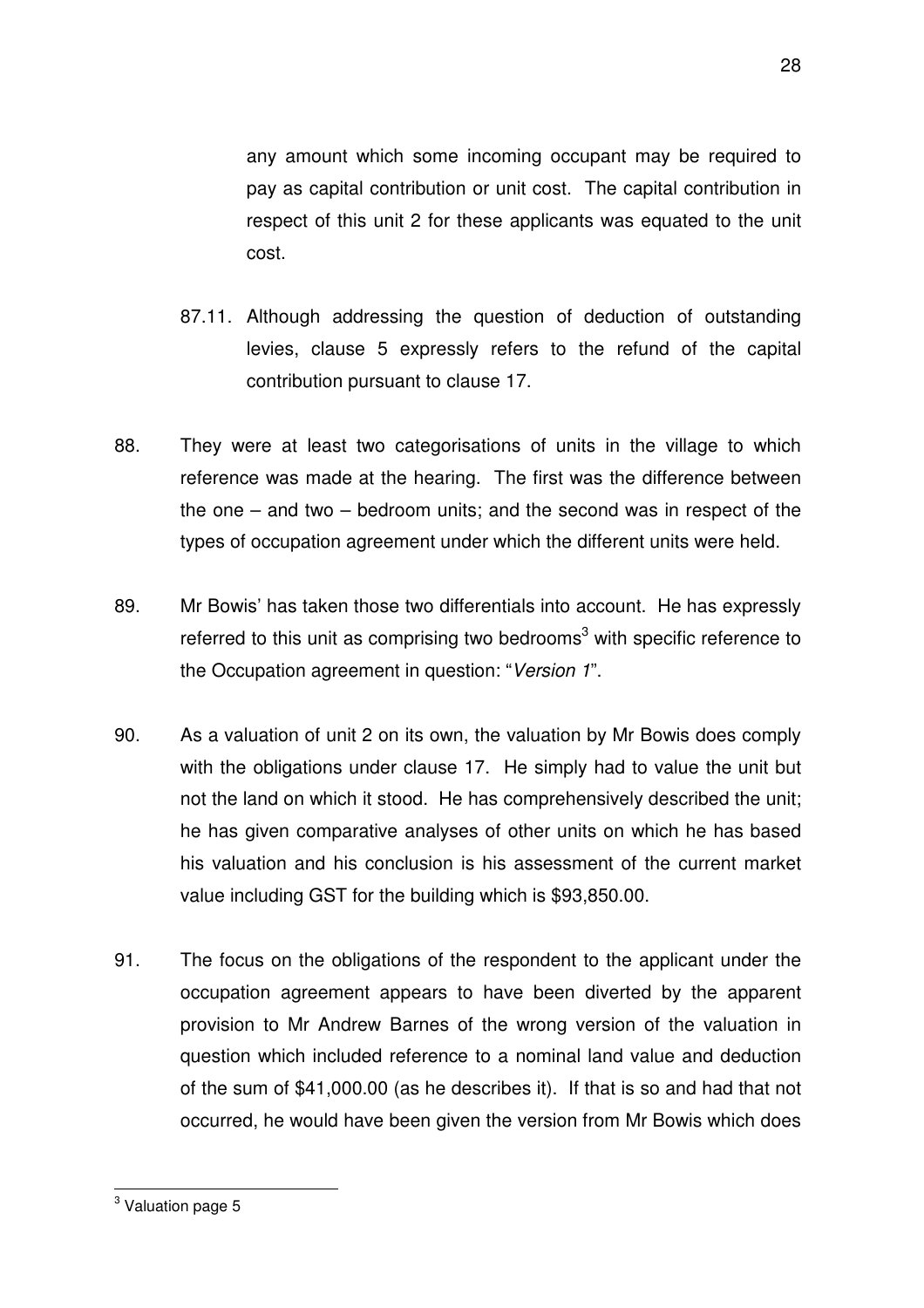not include those references and deals simply with Mr Bowis' opinion of the value of the unit excluding land.

- 92. It is likely that, because Mr Andrew Barnes had the wrong version of the valuation which referred to a Version 4 occupation agreement and added the "nominal land component associated value" to the valuation of the Version 1 occupation agreement, the submission was made on the applicants' behalf that an improvements value has been selected from which a deduction of a notional land value has been made<sup>4</sup>.
- 93. Mr Bowis did say that the version intended for incoming occupants was the first valuation that he completed and that he then edited that into the second version, intended for the exit payment calculation for the applicants. That reinforces that there was no deduction as submitted.
- 94. The disputes panel does not accept the submission for the applicants that it was the expected market sale price that the village operator would expect to receive for the sale of unit 2 that should have been fixed as the value by Mr Bowis. First there could be no comparative value placed on the basis that a "Version 1" occupation agreement was being used because those had become obsolete. Secondly, the comparative market analysis that Mr Bowis has undertaken appears to have substantially covered the market so far as comparable sales were concerned and it was on the basis of these that Mr Bowis has valued the unit in question. Thirdly, there is<sup>5</sup> an express reference to the definition of "market value" as being "the estimated amount for which a property should exchange on the date of valuation between a willing buyer and a willing seller in an arm's-length transaction after proper marketing wherein the parties had each acted knowledgeably, prudently, and without compulsion".

 4 Paragraph 82 above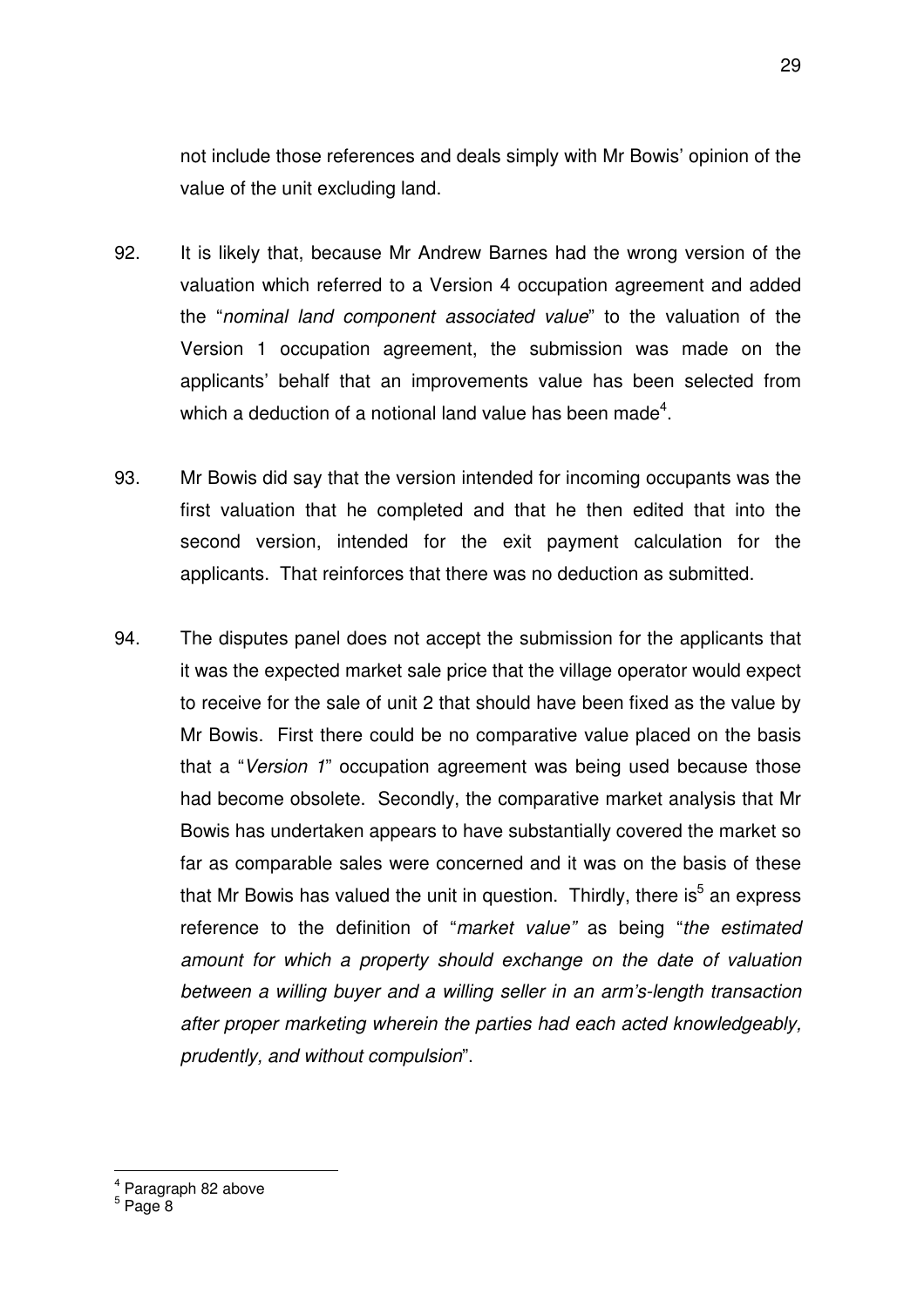- 95. The disputes panel does not accept the submission that the valuation has been downgraded because external maintenance items have been left in abeyance. There is reference in the valuation report to "outstanding maintenance items" and the concluding assessment is predicated with: "Given the overall presentation and standard of Improvements…". It does not, however, seem that Mr Bowis has devalued the unit 2 as a consequence in that he has taken fixed a value based on a square meterage rate and in his valuation comments has made no reference to depreciated value from want of maintenance. In his comparative analysis with other valuation material he has expressly referred to the Arohaina units as being "very comfortable and certainly not of inferior quality", which suggests that there has been no depreciation for want of maintenance.
- 96. The disputes panel has considered the position from the alternative interpretation of clause 17 argued by the applicants and concludes:
	- 96.1. If the village operator was required at its expense to arrange for all of the units on the land to be valued, this would have involved a substantial cost.
	- 96.2. It would also have involved a significant amount of duplication because many units in the same categorisation or type may have the same value; or at least there may be differences between units in the same category that would require explanation and differentiation.
	- 96.3. Many of the units that would have had to be valued would have been of a different categorisation or type from the subject unit and the valuation of those would have been completely wasted cost and effort.
	- 96.4. Once the valuer had carried out the total valuation exercise and advised the village operator of the result of that, the decision would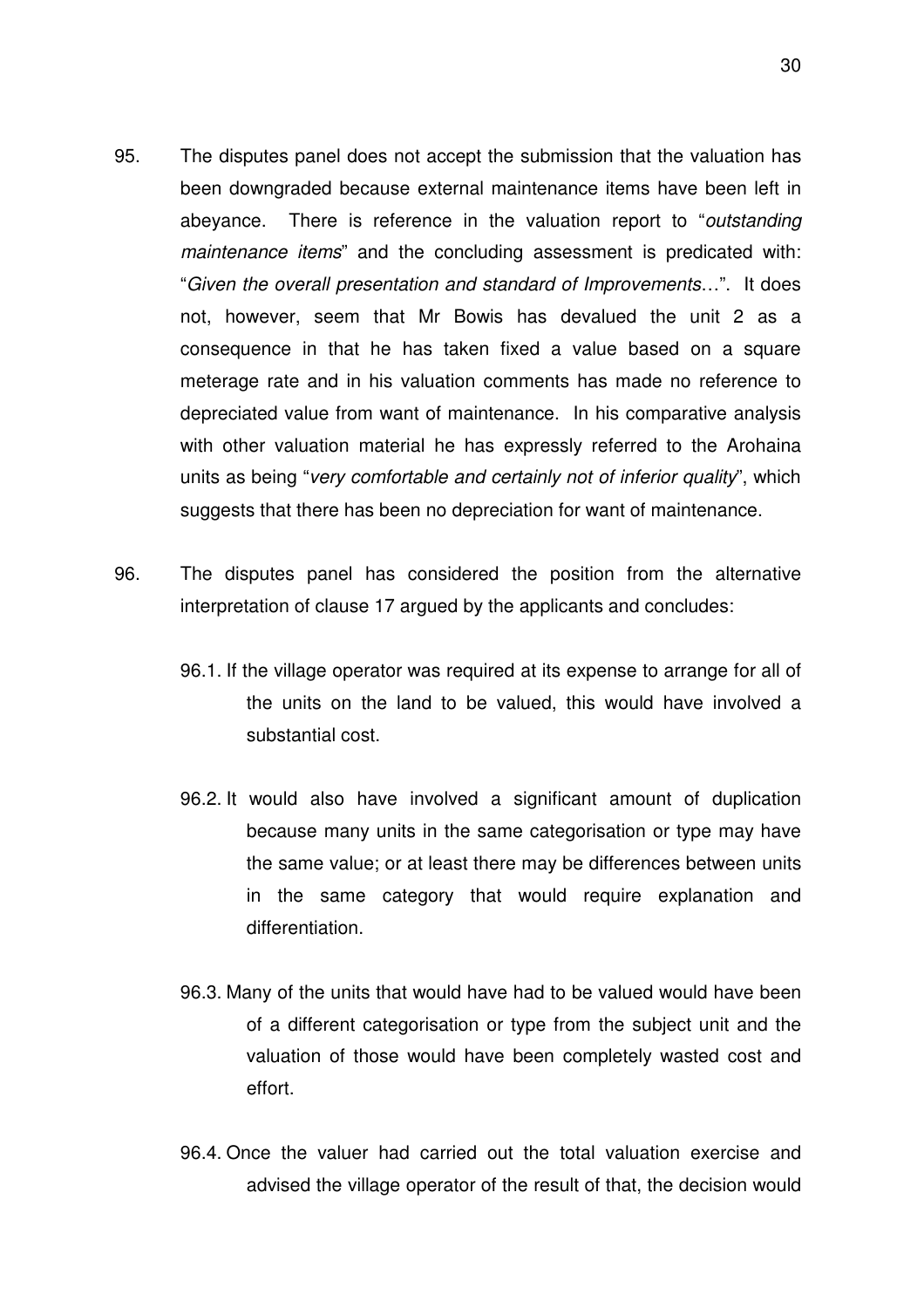have had to have been made either by the valuer or by the village operator as to "the type of unit most like" the unit in question.

- 96.5. If that assessment had been made by the valuer, the village operator would have accepted that assessment. If made by the village operator, the outcome would most likely have been the same.
- 96.6. The net result of that, however, would have been that the valuer or the village operator would have fixed the value of the subject unit for the purpose of calculating the amount payable to the applicants by reference to the specific market value placed on the subject unit in the category of units to which it was found to have belonged.
- 96.7. The end result of all that expensive and time-consuming exercise would have been the same as described above.
- 96.8. I do not think that outcome and scenario was in the contemplation of parties or intended by them.
- 97. Finally, the disputes panel notes the outcome of the two cases referred to earlier. Each case is very dependent on its own facts and each of those cases involved the careful consideration of the interpretation of the particular wording and clauses in the relevant agreements.

### **Application of section 53(3)**

98. This topic was first raised by the disputes panel at an earlier preliminary stage. It was then questioned whether there was any argument that section 53(3) applied. The position for the village operator is that this subsection does not apply and it has only appointed a single disputes panel to resolve the dispute notice.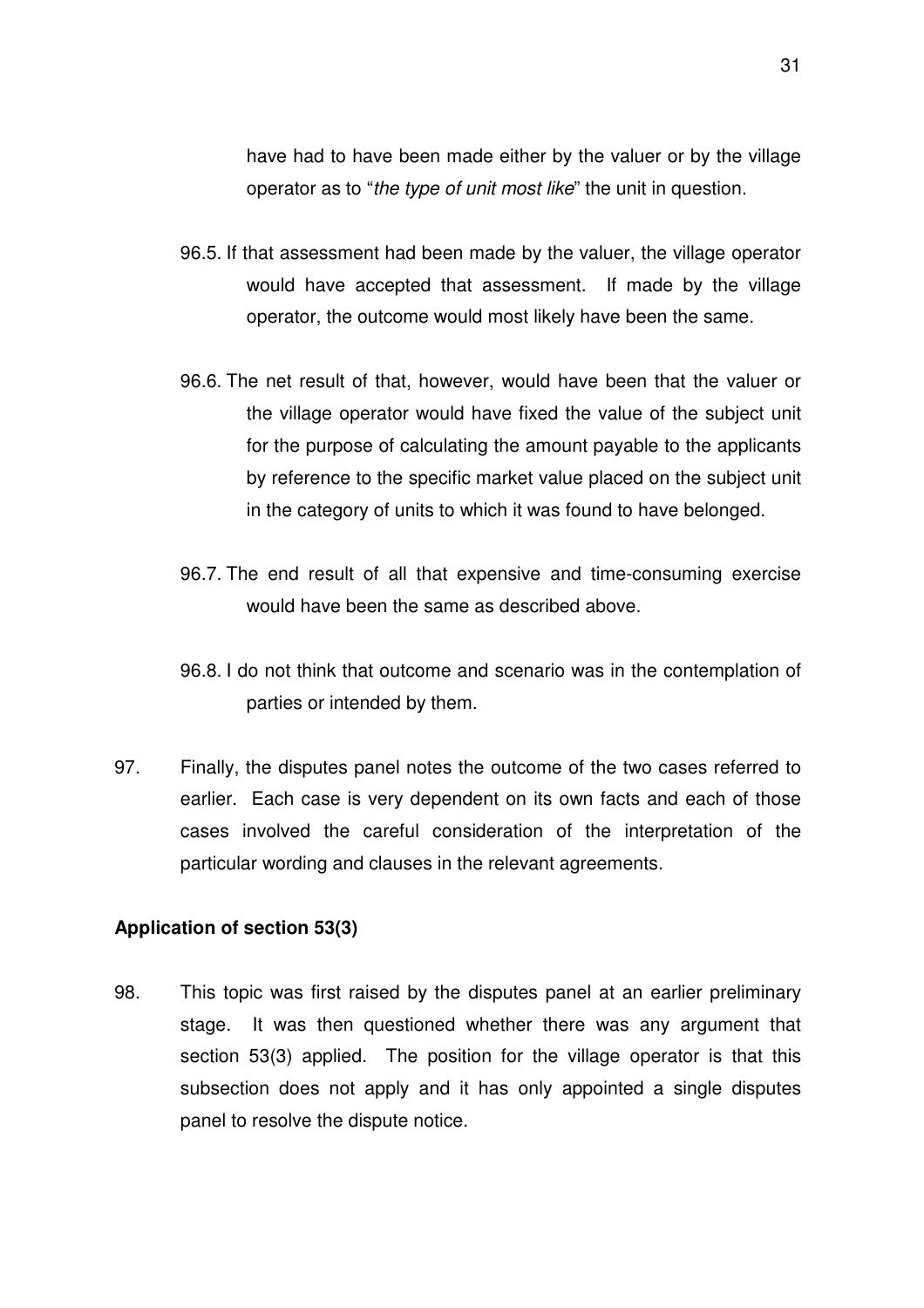- 99. At the hearing, as noted above, counsel for the applicant did say that the applicant was relying on section 53(3) because the alleged breach of the occupation licence raised issues as to the disposal of the unit and particularly where there was delay in disposal. At that stage counsel said that section 53(3) would affect relief, this being a reference to the additional powers afforded by section 70 of the Act. Counsel resiled from that position in closing submissions.
- 100. It is the view of the disputes panel that section 53(3) does not apply. That subsection reads:

"(3) A resident may give a dispute notice for resolution of a dispute concerning the operator's breach of the resident's occupation right agreement or code of practice in disposing of a residential unit in a retirement village formerly occupied by the resident"

- 101. It refers to an alleged breach of an occupation right agreement or code of practice. That alleged breach must relate to **disposal** of the residential unit formerly occupied by the resident.
- 102. The consequential effects of a dispute to which section 53(3) applies are first in the composition of the disputes panel under section 60(4) which include that there must be at least three members of the panel, and in the relief provisions of section 70 which expressly refer to a dispute referred to in section 53(3).
- 103. The case for the applicants for in this matter is that they are entitled to a payment calculated in terms of clause 17(ii) of the occupation agreement on termination thereof. They say they are entitled to a sum which is greater than the amount which the village operator says they are entitled to. The village operator says that the amount to be paid is the amount as fixed by the valuer and that is the substance of the dispute including whether there is in fact any dispute.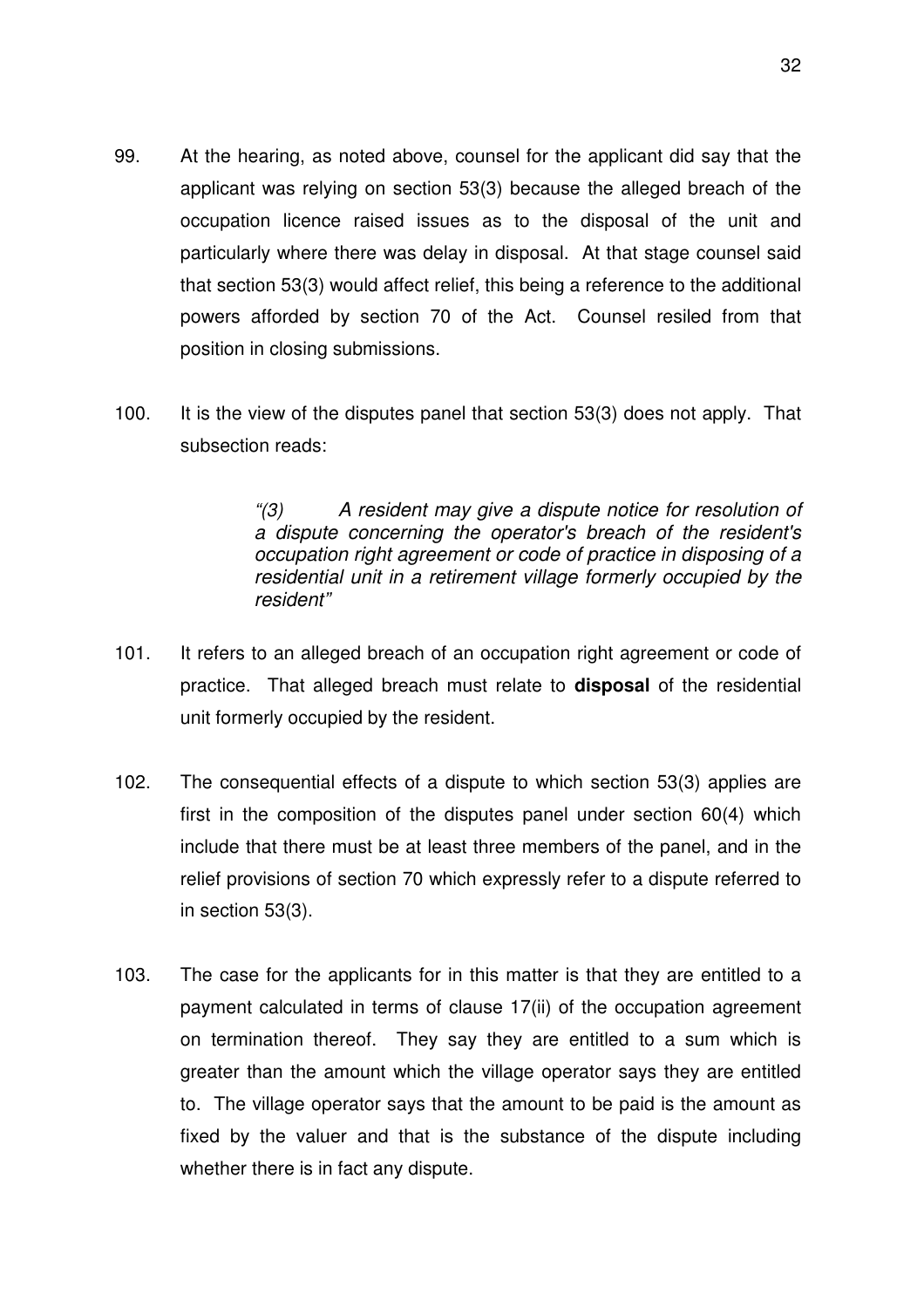- 104. The obligation on the part of the village operator to make a payment under clause 17(ii) arises within one month of vacation of the unit and is an obligation to make payment quite independently of any disposal of the unit by another occupation agreement or in any other way.
- 105. The disputes panel does not consider that therefore this is a case concerning the village operator's breach of the occupation agreement as to disposal of the unit and therefore section 53(3) does not apply.
- 106. Consequentially, the powers afforded by section 70 are not available to the disputes panel.
- 107. In fact that section underlines that the interpretation that has been made. That section refers to the additional powers to order:
	- 107.1. That the operator market the residential unit in a particular way or at a particular price.
	- 107.2. That the operator pay the resident a sum in "compensation" which suggests some sort of damages for delay.
	- 107.3. That the operator pay the resident interest (again implying compensation for delay).
	- 107.4. That, if the resident has a legal or equitable estate or interest in the unit the operator must buy the resident's interest on terms or, in any other case, that the operator pay the resident a sum fixed by the panel.
- 108. Those powers clearly indicate that the type of dispute to which they are addressed is one concerning an alleged failure in disposal of a unit thereby depriving the resident of monies tied up in that unit. In any such case the disputes panel, comprising at least three persons, can make those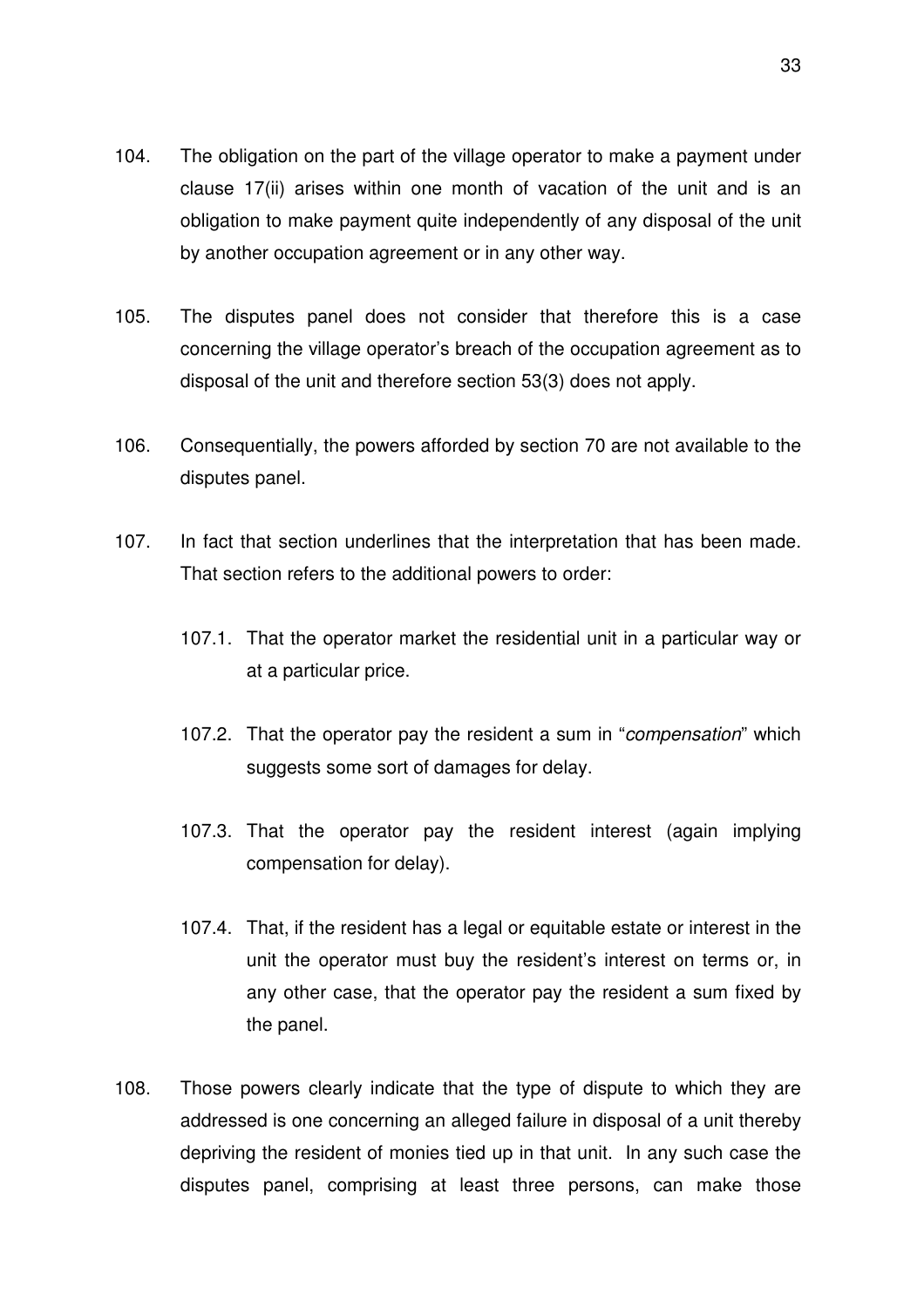additional orders (in addition to the orders empowered by section 69 (see section 70(3)). These are clearly therefore addressed to issues concerning disposal which do not arise in this case, essentially because the village operator never had any obligation to dispose of the unit in question but conversely had the obligation to make payment to the applicants as former residents in a timely fashion after the unit was vacated following cesser of occupation.

# **No jurisdiction**

- 109. The submission made for the village operator that the disputes panel had no jurisdiction to entertain the dispute notice needs to be dealt with.
- 110. Essentially that submission was that, because the process prescribed by clause 17(ii) of the occupation agreement had been followed and a sum fixed by the valuer which the village operator was prepared to pay the applicants without demur, there was no dispute amenable to a dispute notice.
- 111. The disputes panel does not accept that submission. It is clear from this decision that there was dispute raised about the way in which the village operator went about complying with clause 17(ii) and there was dispute about how the process required by that sub-clause was to be interpreted and whether that interpretation had been followed. That is, in the disputes panel's view, a dispute amenable to a dispute notice.
- 112. Accordingly, the disputes panel finds there is jurisdiction to determine the dispute notice.

## **Result**

113. In specific reference to the disputes as articulated in the dispute notice dated 20 July 2012 the response from the disputes panel is as follows: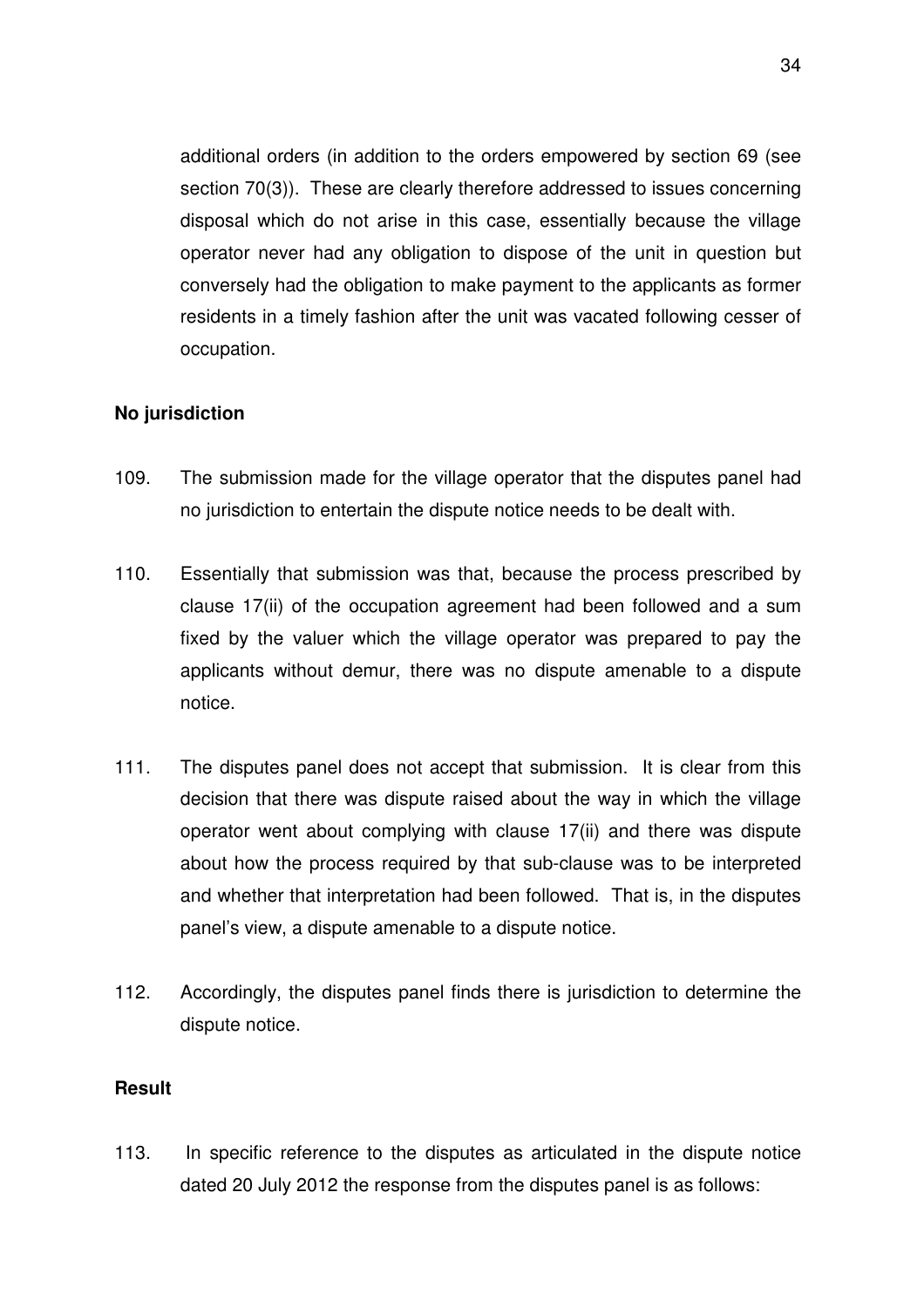## **Dispute No 1**

"The correct legal interpretation of clause 17(ii) of the Occupation Agreement dated 28 November 1996 as to what should be subject to current valuation for the purpose of calculating the exit payment due at the end of occupation".

114. Reference is made to the earlier text explaining this interpretation but in summary, it was in order for the village operator to obtain from a competent person a specific valuation of the unit in question with advice from that person as to the then current value of that unit as part of a category of units most like the subject unit; and the value as fixed by the valuer, provided he has followed the right valuation criteria (which it is found he has) is the value for the purpose of calculating the payment due to the applicants.

### **Dispute No 2**

"If it is the "bricks and mortar" value of Unit 2 solely as a building as [the Village Operator claims], what is the correct method of arriving at the current valuation?"

115. If by the expression "bricks and mortar" is meant valuation of the then value of the subject unit in the way that it was valued by Mr Bowis, that is by applying a square meterage rate to the square meterage of unit 2, by reference to the market factors that Mr Bowis has taken into account (especially by his adoption of a similar level of values as used in the valuation of unit 1 in early November 2011 to which paragraph 40 above refers), that is the correct method of arriving at the current valuation.

#### **Dispute No 3**

"If it is the current value of an occupation licence for a unit most like unit 2 as [the applicants] claim, what is this value?"

116. This question does not now require answer. The applicants' claim has been rejected.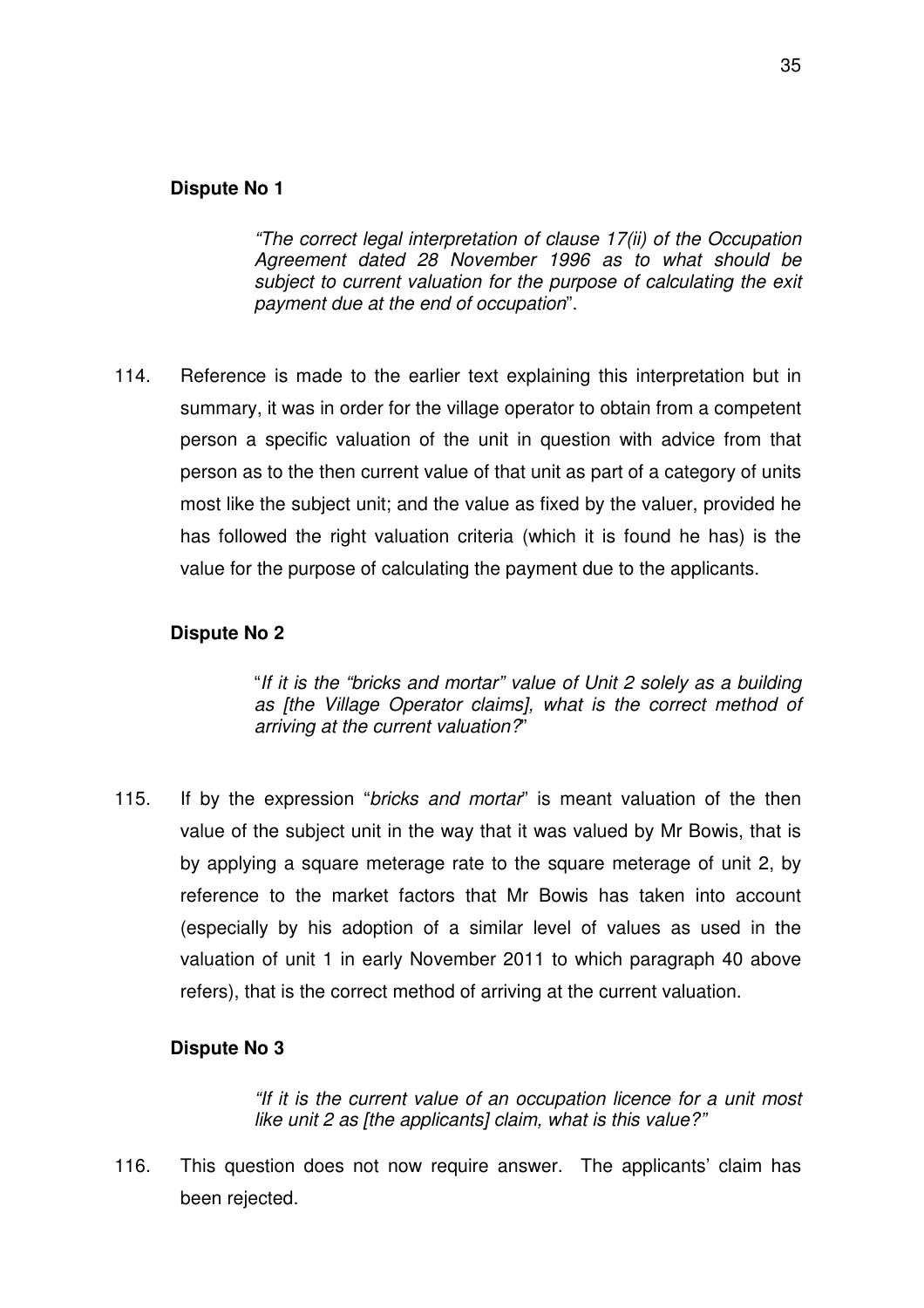#### **Disputes No 4 and 5**

The [Village Operator] has failed to provide a copy of the Code of Practice & Code of Residents Rights to existing residents by 1 May 2008.

The [Village Operator] has failed to operate a Complaints Facility or has not advised of how to reach this facility when asked".

- 117. The applicants abandoned these two disputes at the hearing and I do not need to rule on them.
- 118. In terms of the express, but proscribed, powers that the disputes panel has under section 69 of the Act, the village operator seeks an order under section 69(1)(c) that it pay the applicants as former residents a monetary amount. The monetary amount to which the applicants are entitled is that which the village operator has calculated and any accrued interest. That appears to comprise:

| Value of unit 2 | \$90,400.00 |
|-----------------|-------------|
| 95% thereof     | \$85,800.00 |

- 119. That sum appears to be inclusive of GST . There will be accrued interest thereon to which the applicants are entitled. I am not sure whether there should be included any sum for the applicants' "non-standard chattels" valued by Mr Bowis at \$1,650.00, but, if these have been purchased by the village operator or were left in the unit, that may also be payable. Mr Bowis describes these chattels at page 1 of his report to include screen doors, flyscreens, curtains, drapes, blinds and a garden shed which he says "are to be sold separately and the price negotiated between [the applicants] and the new occupier".
- 120. If the village operator makes any claim for costs and these are awarded, those costs are to be deducted; and if the applicants make any claim for costs and these are awarded, such costs are to be added (but I emphasise that is not in any way to prejudge any entitlement to costs questions).